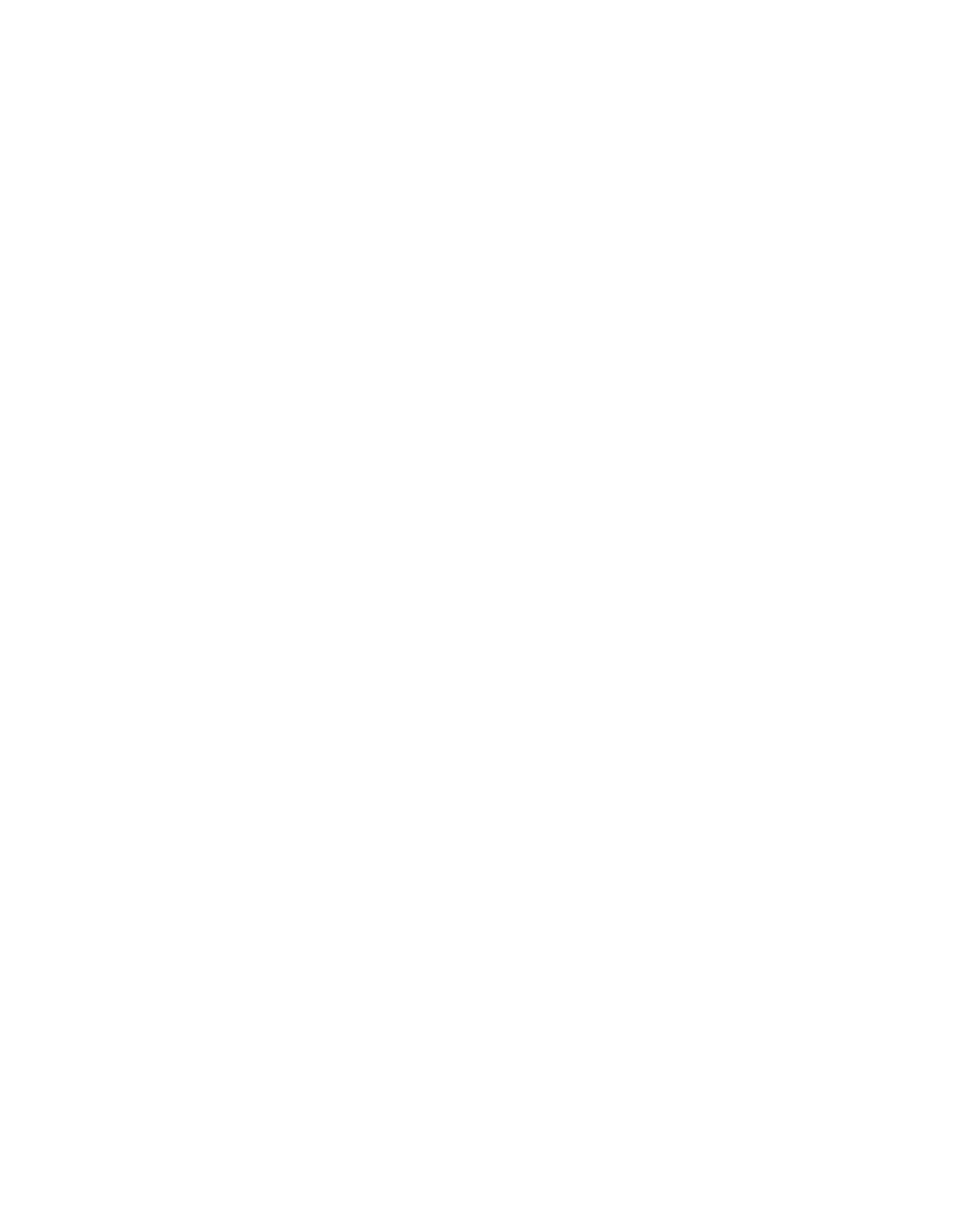

# **TABLE OF CONTENTS**

|     |     |       |  | Page |  |  |  |
|-----|-----|-------|--|------|--|--|--|
| 1.0 |     |       |  |      |  |  |  |
| 2.0 |     |       |  |      |  |  |  |
|     | 2.1 |       |  |      |  |  |  |
| 3.0 |     |       |  |      |  |  |  |
|     | 3.1 |       |  |      |  |  |  |
|     |     | 3.1.1 |  |      |  |  |  |
|     |     | 3.1.2 |  |      |  |  |  |
|     |     | 3.1.3 |  |      |  |  |  |
|     | 3.2 |       |  |      |  |  |  |
|     | 3.3 |       |  |      |  |  |  |
| 4.0 |     |       |  |      |  |  |  |
|     | 4.1 |       |  |      |  |  |  |
|     |     | 4.1.1 |  |      |  |  |  |
|     |     | 4.1.2 |  |      |  |  |  |
|     | 4.2 |       |  |      |  |  |  |
|     |     | 4.2.1 |  |      |  |  |  |
|     |     | 4.2.2 |  |      |  |  |  |
| 5.0 |     |       |  |      |  |  |  |
|     | 5.1 |       |  |      |  |  |  |
|     | 5.2 |       |  |      |  |  |  |
|     | 5.3 |       |  |      |  |  |  |
| 6.0 |     |       |  |      |  |  |  |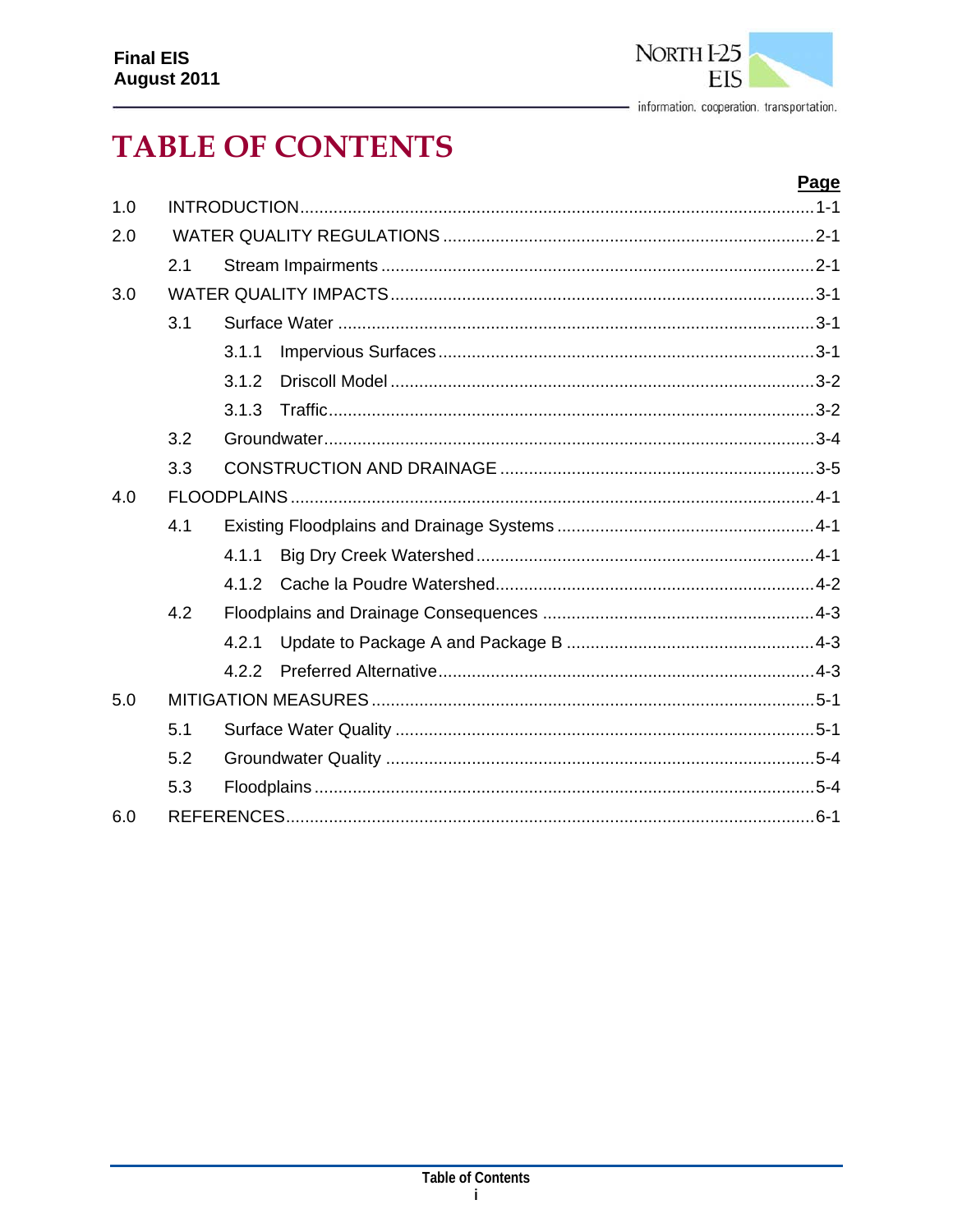

# **LIST OF FIGURES**

| Figure 2-1 |                                                                       |  |
|------------|-----------------------------------------------------------------------|--|
| Figure 3-1 |                                                                       |  |
| Figure 4-1 |                                                                       |  |
| Figure 5-1 | Preferred Alternative – Areas of Future Water Quality Treatments  5-3 |  |

# **LIST OF TABLES**

#### **Page**

**Page**

| Summary of Groundwater Wells within the Project Area3-5 |
|---------------------------------------------------------|
|                                                         |
|                                                         |
|                                                         |
|                                                         |

# **LIST OF ACRONYMS**

| AADT        | <b>Annual Average Daily Traffic</b>                |
|-------------|----------------------------------------------------|
| <b>BMP</b>  | <b>Best Management Practice</b>                    |
| <b>CBC</b>  | <b>Concrete Box Culvert</b>                        |
| cfs         | Cubic feet per second                              |
| <b>EIS</b>  | <b>Environmental Impact Statement</b>              |
| <b>FEMA</b> | Federal Emergency Management Agency                |
| Ibs         | Pounds                                             |
| <b>PEIS</b> | <b>Programmatic Environmental Impact Statement</b> |
| <b>RCP</b>  | <b>Reinforced Concrete Pipe</b>                    |
| <b>ROW</b>  | <b>Right of Way</b>                                |
| SH          | State Highway                                      |
| <b>TSS</b>  | <b>Total Suspended Solids</b>                      |
| <b>WQCV</b> | <b>Water Quality Capture Volume</b>                |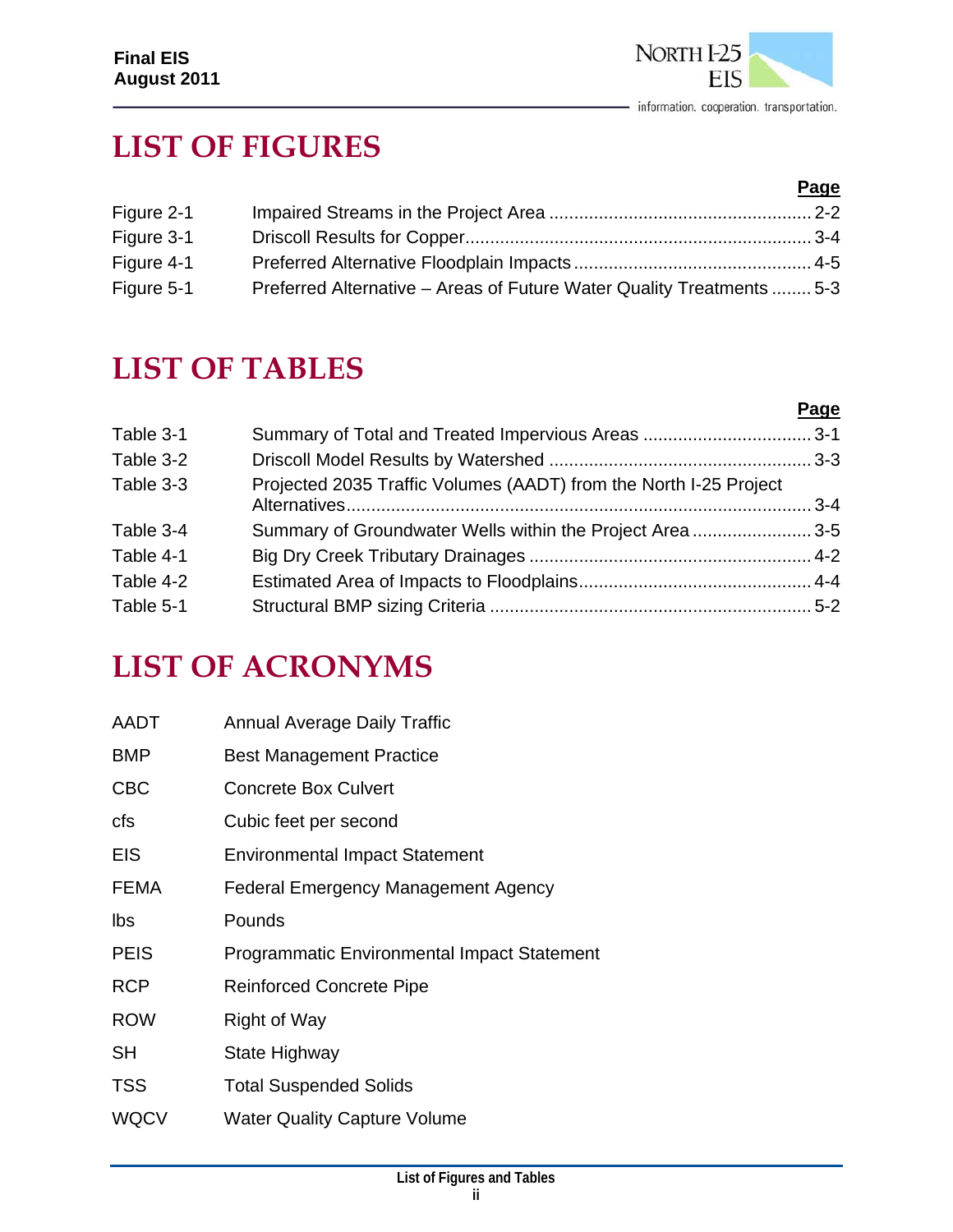

## **1.0 INTRODUCTION**

This document supplements the *Water Quality and Floodplains Technical Report, October 2008* originally submitted as part of the Draft Environmental Impact Statement (EIS). This addendum provides documentation of the water quality and floodplains impacts associated with the Preferred Alternative. Previously, the Draft EIS assessed the water quality impacts for Package A, Package B, and the No-Action Alternatives.

The Preferred Alternative is a multi-modal solution with highway, rail and bus improvements. The Preferred Alternative includes I-25 interchange reconstructions, addition of general purpose lanes, tolled express lanes and express bus service on I-25, commuter rail along the Burlington Northern Santa Fe (BNSF) Railway tracks between Fort Collins and the Regional Transportation District (RTD) FasTracks North Metro end-of-line station in Thornton, and commuter bus along US 85 between Greeley and downtown Denver.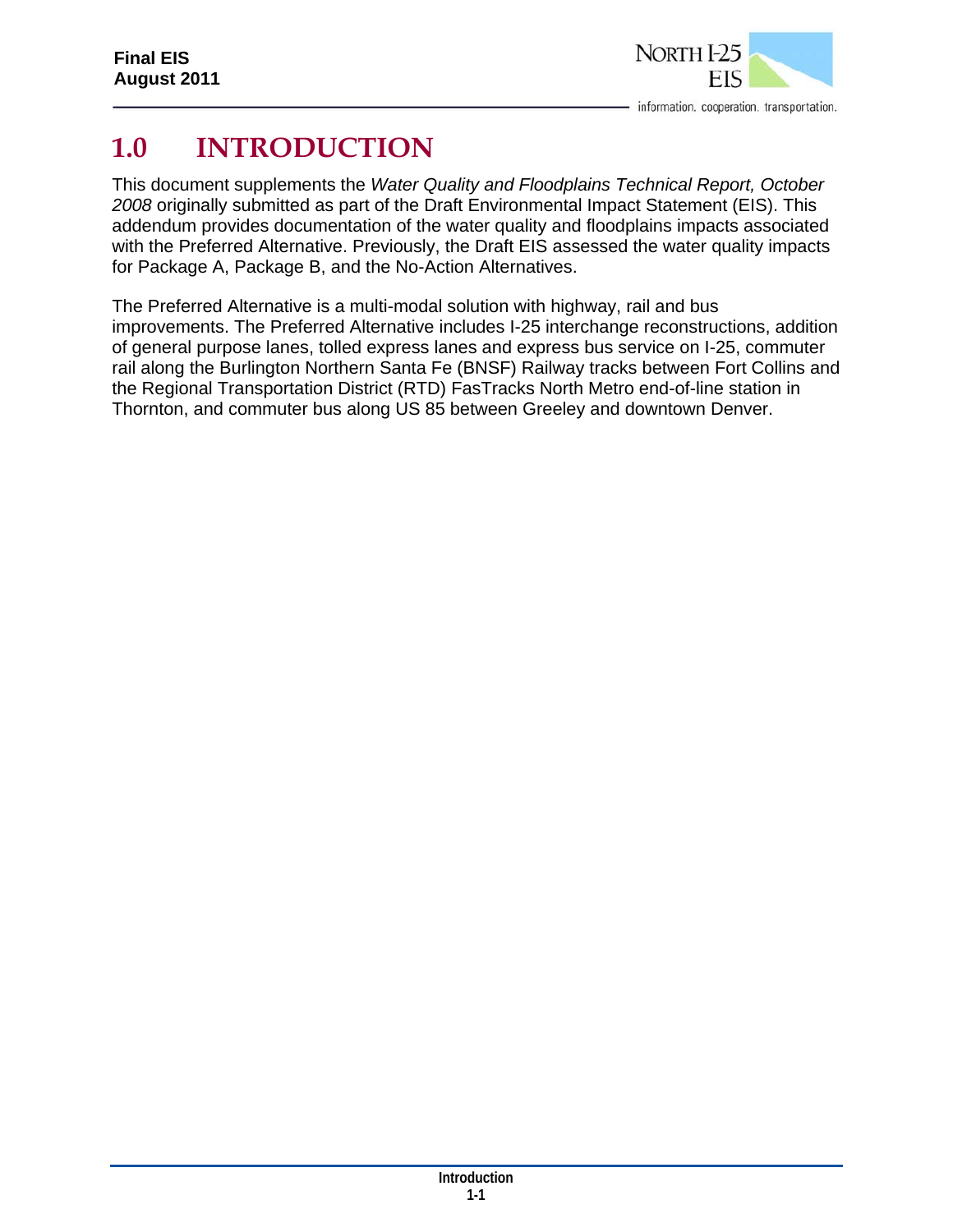

## **THIS PAGE INTENTIONALLY LEFT BLANK.**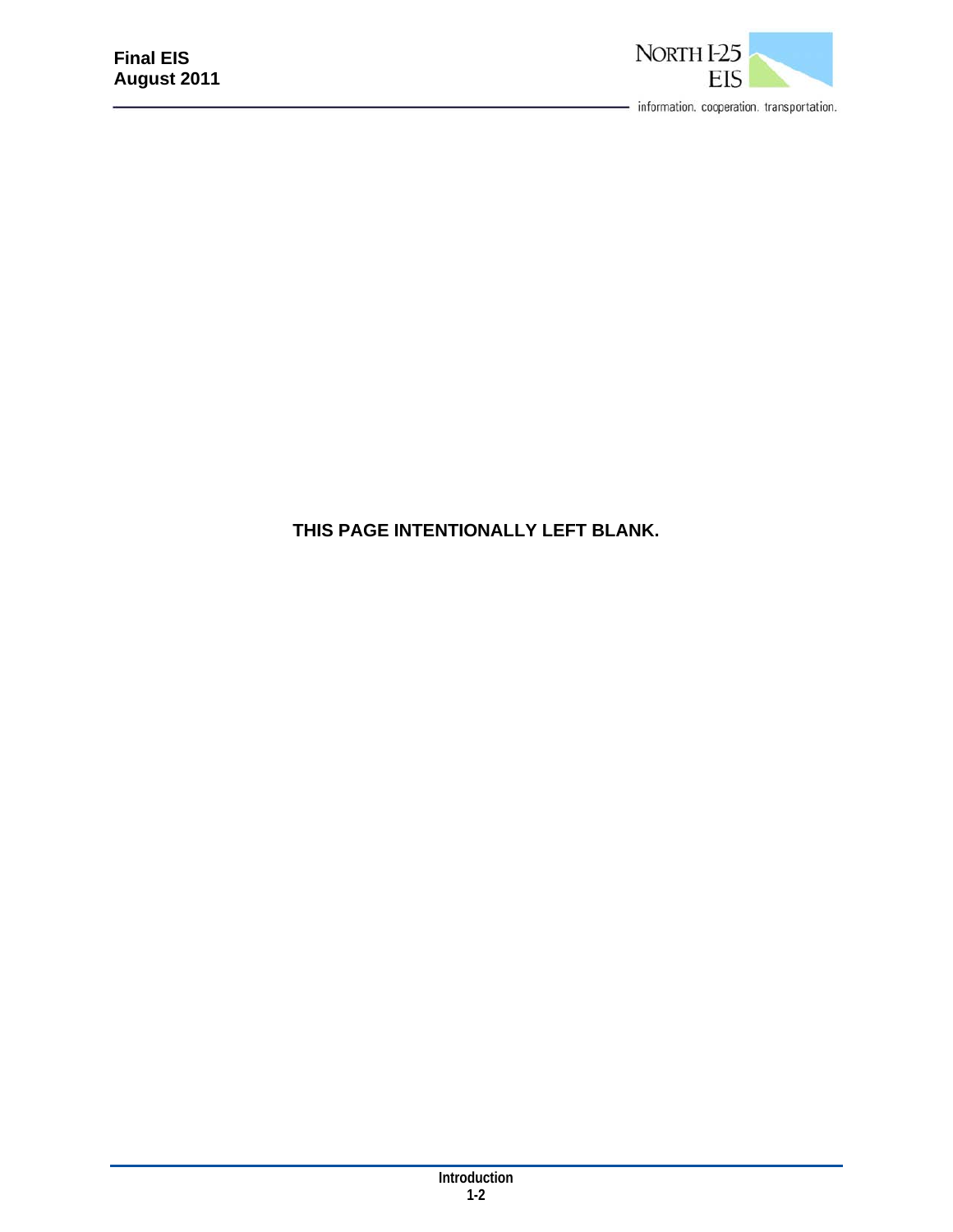

## **2.0 WATER QUALITY REGULATIONS**

The previous *Water Quality and Floodplains Technical Report (FHU, 2008)* addressed various water quality regulations that would apply to Packages A and B. The same regulations apply to the Preferred Alternative. This section provides details on the regulations that have been updated since the previous technical report was issued.

# **2.1 Stream Impairments**

The Colorado Department of Public Health and Environment (CDPHE) is required by the Clean Water Act to develop a list of water quality limited segments requiring total maximum daily loads (TMDLs). The list is updated biennially. The majority of the impairments in the project area are associated with Escherichia coli (*E. coli*) and selenium. *E. coli* impairments in Colorado streams are generally derived from animal waste (CDPHE, 2006c). Although selenium is a naturally occurring element that is found in rocks, soils, and water, it can be harmful to certain aquatic fish and wildlife species when concentrations are only slightly elevated above normal levels (Lemly, 2002). In general, accelerated selenium mobilization can be associated with subsurface irrigation drainage systems that are incorporated in agricultural fields to prevent excess salt-build-up in soils. An updated map of impaired streams in the project area is presented in **Figure 2-1**.

Since the Draft EIS and supporting technical report was issued in 2008, CDPHE released the revised Regulation 93 (CDPHE, 2010) and the following changes in surface water impairments have been identified within the project area:

#### Cache la Poudre:

- Segment 12 E. coli (added)
- $\triangleright$  Segment 13a E. coli (added)

#### Big Thompson

- Segment 5 Ammonia (removed)
- $\triangleright$  Segment 9 Copper, Aquatic Life Use (added)

Because E. coli is a bacteria that comes from human and other animal sources, it can be detected in stormwater runoff, but is not generally associated with highway activities. Copper can be generated as a result of metal plating, bearing wear, engine parts, brake lining wear, fungicides and insecticides, and is generally associated with highway activities. Since Segment 9 in the Big Thompson Watershed is downstream of I-25, copper generated in stormwater from the Preferred Alternative could affect this segment. Details of potential copper impacts are discussed in **Section 3.0** and mitigation measures are presented in **Section 5.0**. Aquatic life use impairments indicate that native fish species have declined in the stream system as compared to historical conditions, but the decline is not associated with highway activities.

Other existing water quality regulations remain as presented in the Draft EIS.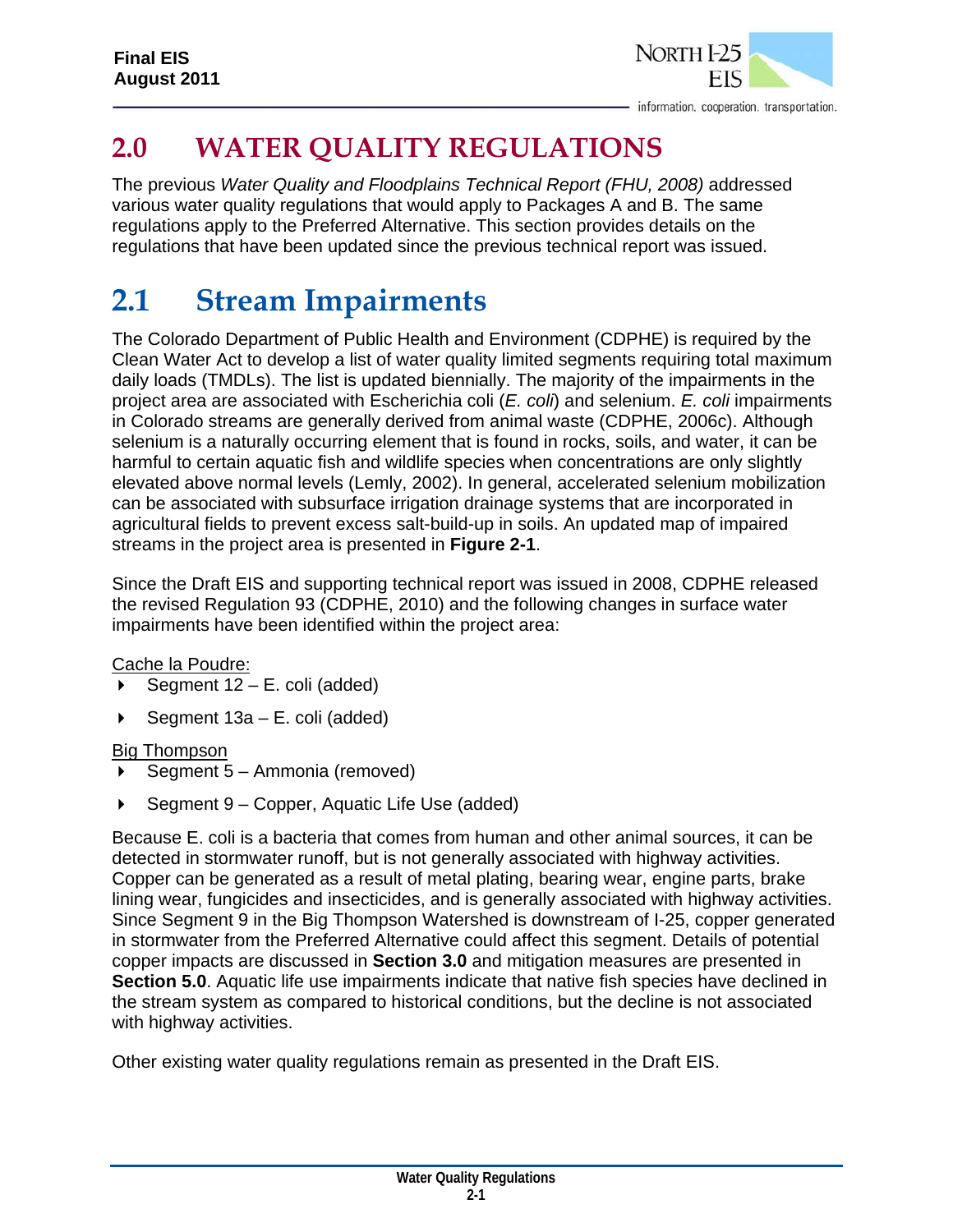

### **Figure 2-1 Impaired Streams in the Project Area**

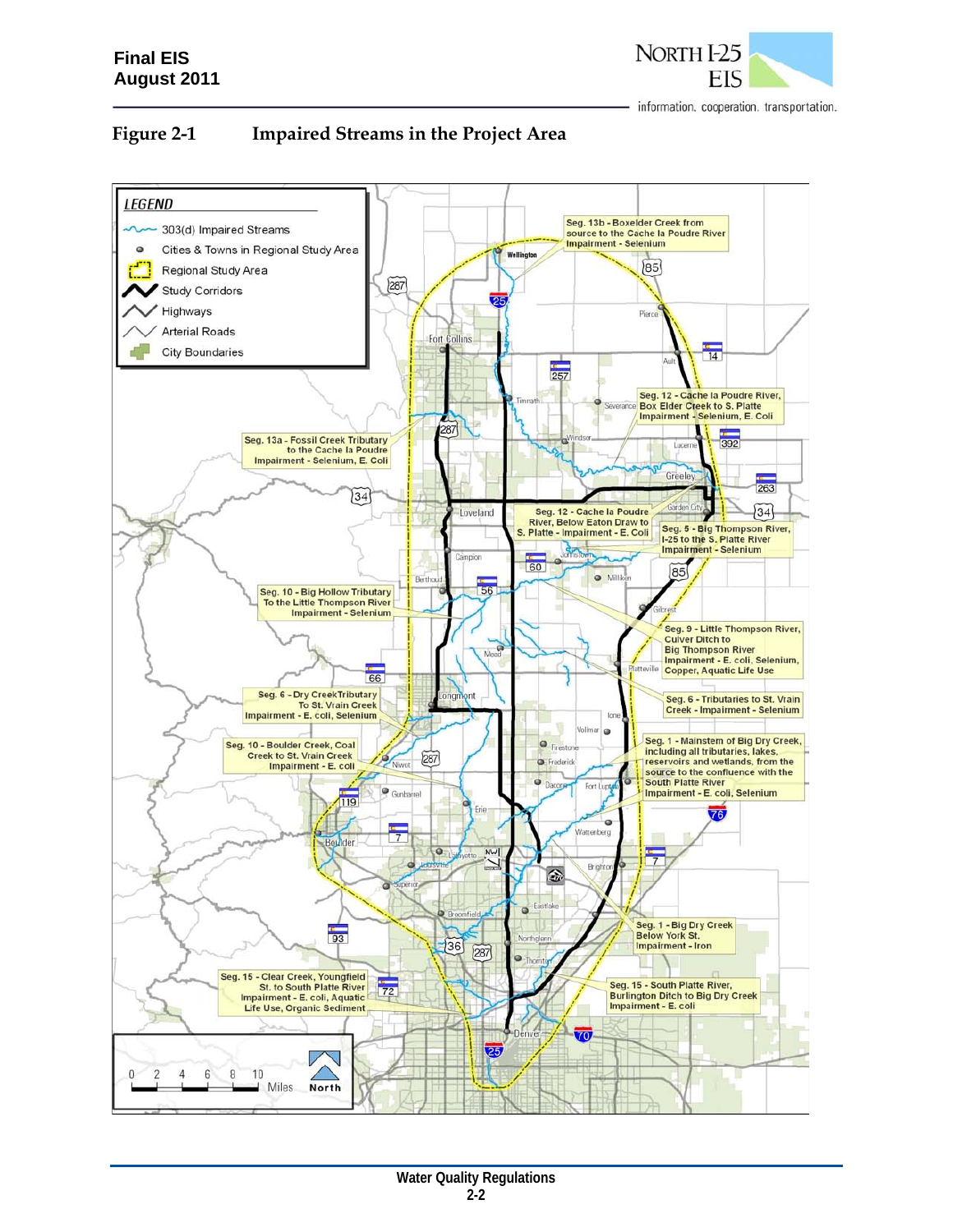

## **3.0 WATER QUALITY IMPACTS**

This section presents water quality impacts associated with the Preferred Alternative for both surface water and groundwater*.* Mitigation measures for the impacts discussed in this section are discussed in **Section 5.0**.

# **3.1 Surface Water**

For the Preferred Alternative, surface water quality impacts were determined using the same methodology to determine impacts for Package A and Package B in the Draft EIS. This was completed by evaluating the total impervious surface area, estimating the total areas of roadway that will be treated by BMPs, applying the Driscoll model, and by comparing projected traffic volumes.

## **3.1.1 Impervious Surfaces**

Direct effects on surface water quality that are common to the Preferred Alternative, as well as other alternatives, would result from the addition of paved impervious surfaces, primarily from highway widening for additional general purpose lanes and associated interchanges, bridges, carpool lots.

The total impervious surface area of the preferred alternative was evaluated as a way to estimate water quality impacts in the absence of BMPs. In addition, the impervious surface area treated by BMPs was also used to estimate overall water quality impacts from each alternative. Generally, if roadway runoff is passed through a BMP, the post-BMP runoff will have better quality than untreated runoff. This was quantified by comparing the impervious surface area associated with an alternative to the percent of that area being treated, or passed through, a BMP. Therefore, an alternative with a higher percentage of treatment will have a lesser impact to the water quality in the project area when compared to levels of existing BMP treatment (see **Table 3-1**). Areas of proposed water quality treatment were estimated based on current and future MS4 areas, the presence of sensitive waters, and the available area for BMPs within the right-of-way.

| <b>Alternative</b>           | <b>Total Impervious Area</b><br>(acres) | <b>Area Treated</b><br>(acres) | % of Area Treated |  |
|------------------------------|-----------------------------------------|--------------------------------|-------------------|--|
| Existing                     | 1.212                                   | 29                             | 2.4%              |  |
| No-Action                    | 1.257                                   | 141                            | 11.2%             |  |
| Package A                    | 1.946                                   | 1,765                          | 90.7%             |  |
| Package B                    | 2.001                                   | 2,509                          | 125%              |  |
| <b>Preferred Alternative</b> | 1.982                                   | 2.009                          | 101%              |  |

#### **Table 3-1 Summary of Total and Treated Impervious Areas**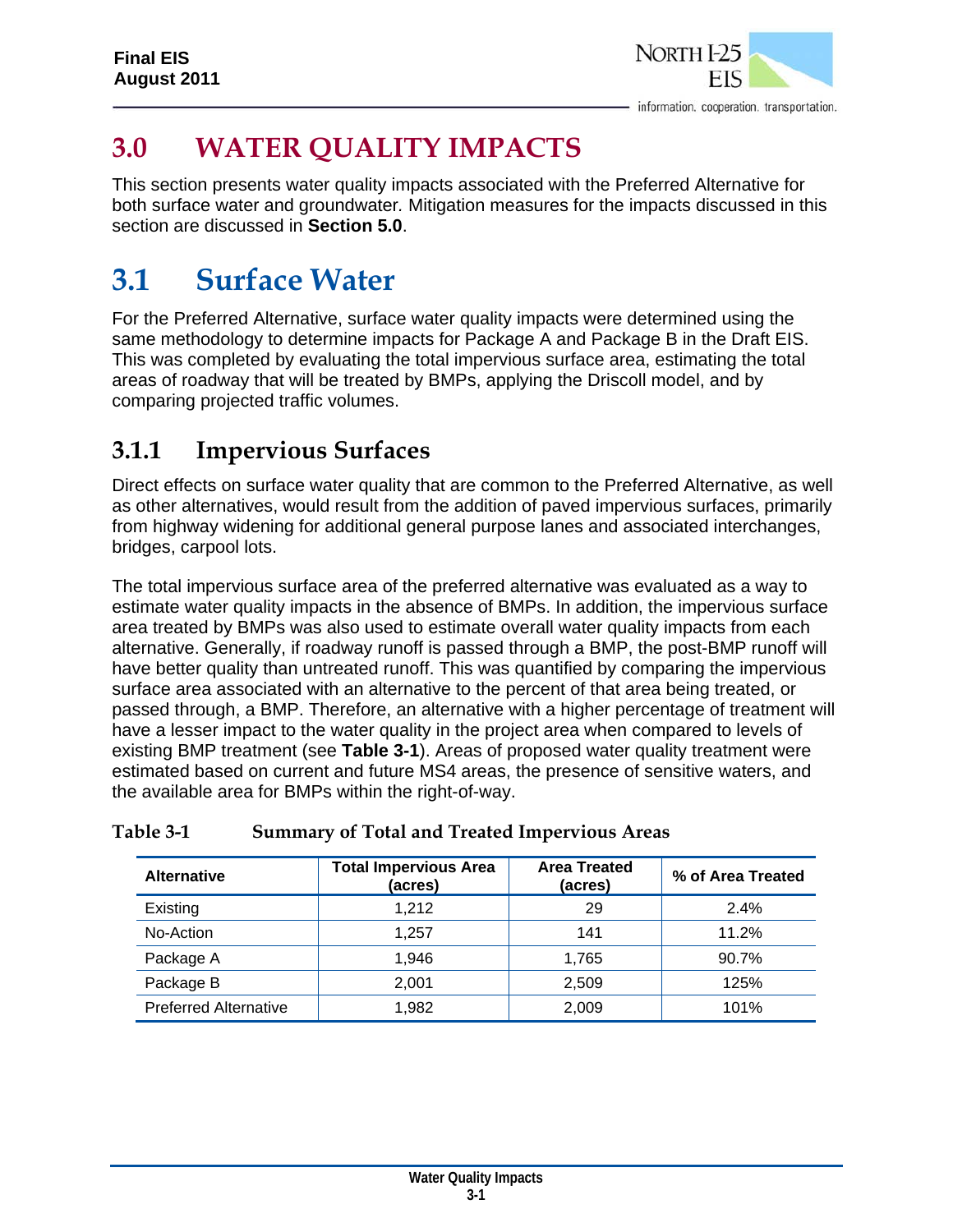

The Preferred Alternative would result in more impervious surface area (1,982 acres) than the existing impervious area (1,212 acres), the No-Action Alternative (1,257 acres), and Package A (1,946 acres). Package B has approximately 20 more impervious acres than the Preferred Alternative. The Preferred Alternative, however, is providing an increased amount of treatment as compared to existing conditions and the No-Action alternative. Current CDOT and other local municipal stormwater standards require 100 percent water quality capture volume (WQCV), or percent of area treated. The Preferred Alternative meets this standard.

To fully understand the impacts from impervious surface area for the Preferred Alternative, it is important to consider the greater area surrounding the project. There are approximately 159,223 acres of total impervious surface area within the regional study area from commercial and residential developments and other infrastructure. This gives context to the total impervious surface of Preferred Alternative in relation to its surroundings that the impervious surface area associated with Preferred Alternative is a small fraction (1.2 percent) of the overall impervious areas in the regional study area.

## **3.1.2 Driscoll Model**

The Driscoll Model was designed by FHWA to analyze impacts to surface waterbodies from highway runoff. The constituents chosen for the analysis were chloride, copper, phosphorus, total suspended solids (TSS), and zinc. These constituents are associated with highway runoff, and are a result of winter maintenance practices, brake, and tire wear. The stormwater runoff concentration data for the constituents analyzed using the Driscoll model were obtained from the *I-70 Mountain Corridor Tier 1 Draft Programmatic Environmental Impact Statement (I-70 PEIS)* (CDOT, 2004b). The runoff concentration data used in this analysis are presented in *Water Quality and Floodplains Technical Report***.**

The results of the Driscoll Model (**Table 3-2**) are presented as a screening tool to differentiate impacts among alternatives and not whether or not water quality standards are expected to be exceeded. In general, the contaminant loadings associated with Preferred Alternative are less than Package B, but greater than existing conditions, No-Action, and Package A. However, The Preferred Alternative has the highest estimated contaminant load for the southern and more urban watersheds than both Package A and Package B. The Cache la Poudre and Big Thompson watersheds have the highest increased load from existing conditions, approximately 62 and 82 percent increase, respectively. These watersheds show the greatest increase in loading because of the ratio of the amount of impervious surfaces to right-of-way associated with the Preferred Alternative. The results of the Preferred Alternative are also shown graphically for copper in **Figure 3-1**.

## **3.1.3 Traffic**

In general, the projected traffic volumes are relatively similar between the project alternatives and range from nearly two to three times the existing traffic volumes (see **Table 3-3**). Therefore, the Preferred Alternative would cause an increase in the amount of pollutants being washed from the roadway due to increased traffic volumes when compared to existing conditions. All of the proposed traffic volumes for the Preferred Alternative components are greater than 30,000 AADT. The greatest predicted travel demand is generated in the southern portion of the project area between E-470 to US 36 followed by SH 60 to E-470, SH 14 to SH 60, and SH 1 to SH 14. However, the SH 1 to SH 14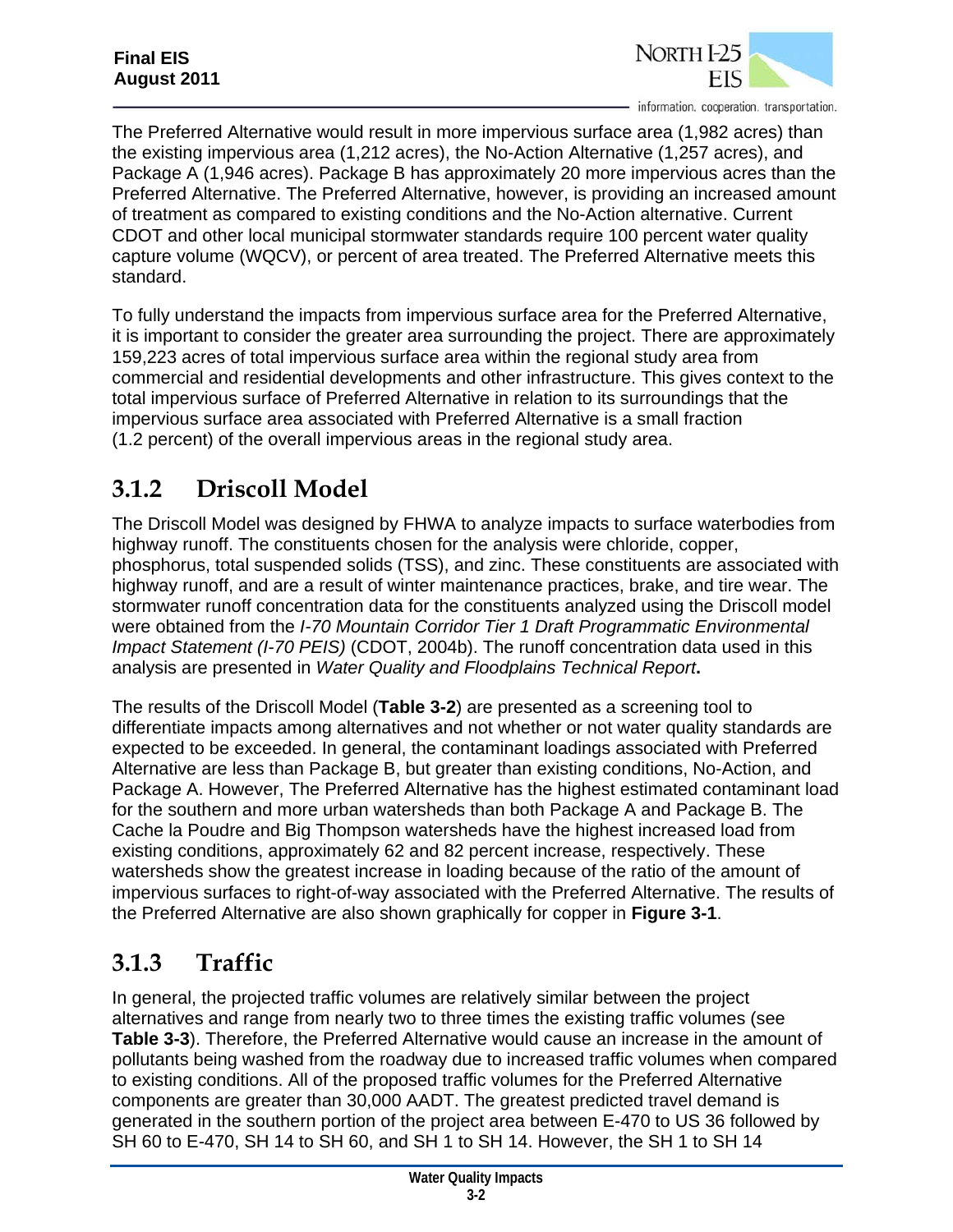

component would be expected to have the most significant increase in pollutants because existing traffic in this segment is at times currently less than 30,000 AADT, which is generally characteristic of nonurban areas. Project activities in this segment would cause traffic to increase to levels characteristic of urban areas (i.e., greater than 30,000 AADT), which have higher pollutant concentrations of certain constituents when compared with nonurban areas with AADT less than 30,000 (see **Section 5.1.1.3)**.

|                    |                          | Watershed          |                               |                     |                            |                               |                              |                         |  |
|--------------------|--------------------------|--------------------|-------------------------------|---------------------|----------------------------|-------------------------------|------------------------------|-------------------------|--|
| <b>Contaminant</b> | <b>Alternative</b>       | Cache<br>la Poudre | <b>Big</b><br><b>Thompson</b> | St.<br><b>Vrain</b> | <b>Dry</b><br><b>Creek</b> | <b>South</b><br><b>Platte</b> | <b>Clear</b><br><b>Creek</b> | <b>Total</b><br>Loading |  |
|                    | Existing                 | 266                | 181                           | 265                 | 125                        | 78.4                          | 14.5                         | 930                     |  |
|                    | No-Action                | 266                | 184                           | 287                 | 140                        | 78.4                          | 14.5                         | 970                     |  |
| <b>Chloride</b>    | Package A                | 400                | 272                           | 323                 | 229                        | 81.1                          | 14.5                         | 1,320                   |  |
| (Ibs/event)        | Package B                | 445                | 366                           | 343                 | 180                        | 90.3                          | 14.8                         | 1,440                   |  |
|                    | Preferred<br>Alternative | 430                | 329                           | 320                 | 175                        | 96.5                          | 17.6                         | 1,370                   |  |
|                    | Existing                 | 0.20               | 0.13                          | 0.20                | 0.09                       | 0.06                          | 0.011                        | 0.69                    |  |
|                    | No-Action                | 0.20               | 0.14                          | 0.21                | 0.10                       | 0.06                          | 0.010                        | 0.72                    |  |
| Copper             | Package A                | 0.30               | 0.20                          | 0.24                | 0.17                       | 0.06                          | 0.011                        | 0.98                    |  |
| (Ibs/event)        | Package B                | 0.33               | 0.27                          | 0.25                | 0.13                       | 0.07                          | 0.011                        | 1.06                    |  |
|                    | Preferred<br>Alternative | 0.32               | 0.24                          | 0.24                | 0.13                       | 0.07                          | 0.013                        | 1.01                    |  |
|                    | Existing                 | 12.4               | 8.4                           | 12.4                | 5.8                        | 3.7                           | 0.7                          | 43.4                    |  |
|                    | No-Action                | 12.4               | 8.6                           | 13.4                | 6.5                        | 3.7                           | 0.7                          | 45.3                    |  |
| <b>Phosphorus</b>  | Package A                | 18.7               | 12.7                          | 15.1                | 10.7                       | 3.8                           | 0.7                          | 61.7                    |  |
| (Ibs/event)        | Package B                | 20.8               | 17.1                          | 16.0                | 8.4                        | 4.2                           | 0.7                          | 67.2                    |  |
|                    | Preferred<br>Alternative | 19.9               | 15.2                          | 14.8                | 8.1                        | 4.5                           | 0.8                          | 63.4                    |  |
|                    | Existing                 | 8,820              | 6,010                         | 8,800               | 4,150                      | 2,600                         | 481                          | 30,900                  |  |
|                    | No-Action                | 8,814              | 6,090                         | 9,530               | 4,660                      | 2,600                         | 481                          | 32,200                  |  |
| <b>TSS</b>         | Package A                | 13,300             | 9,040                         | 10.700              | 7,610                      | 2,690                         | 481                          | 43,800                  |  |
| (Ibs/event)        | Package B                | 14,800             | 12,100                        | 11,400              | 5,960                      | 3,000                         | 492                          | 47,800                  |  |
|                    | Preferred<br>Alternative | 14,300             | 10,900                        | 10,600              | 5,800                      | 3,200                         | 583                          | 45,400                  |  |
|                    | Existing                 | 1.77               | 1.21                          | 1.77                | 0.83                       | 0.52                          | 0.10                         | 6.20                    |  |
|                    | No-Action                | 1.77               | 1.22                          | 1.92                | 0.94                       | 0.52                          | 0.10                         | 6.48                    |  |
| Zinc               | Package A                | 2.66               | 1.82                          | 2.15                | 1.53                       | 0.54                          | 0.10                         | 8.78                    |  |
| (Ibs/event)        | Package B                | 2.97               | 2.44                          | 2.28                | 1.20                       | 0.60                          | 0.10                         | 9.59                    |  |
|                    | Preferred<br>Alternative | 2.86               | 2.19                          | 2.13                | 1.17                       | 0.64                          | 0.12                         | 9.11                    |  |

#### **Table 3-2 Driscoll Model Results by Watershed**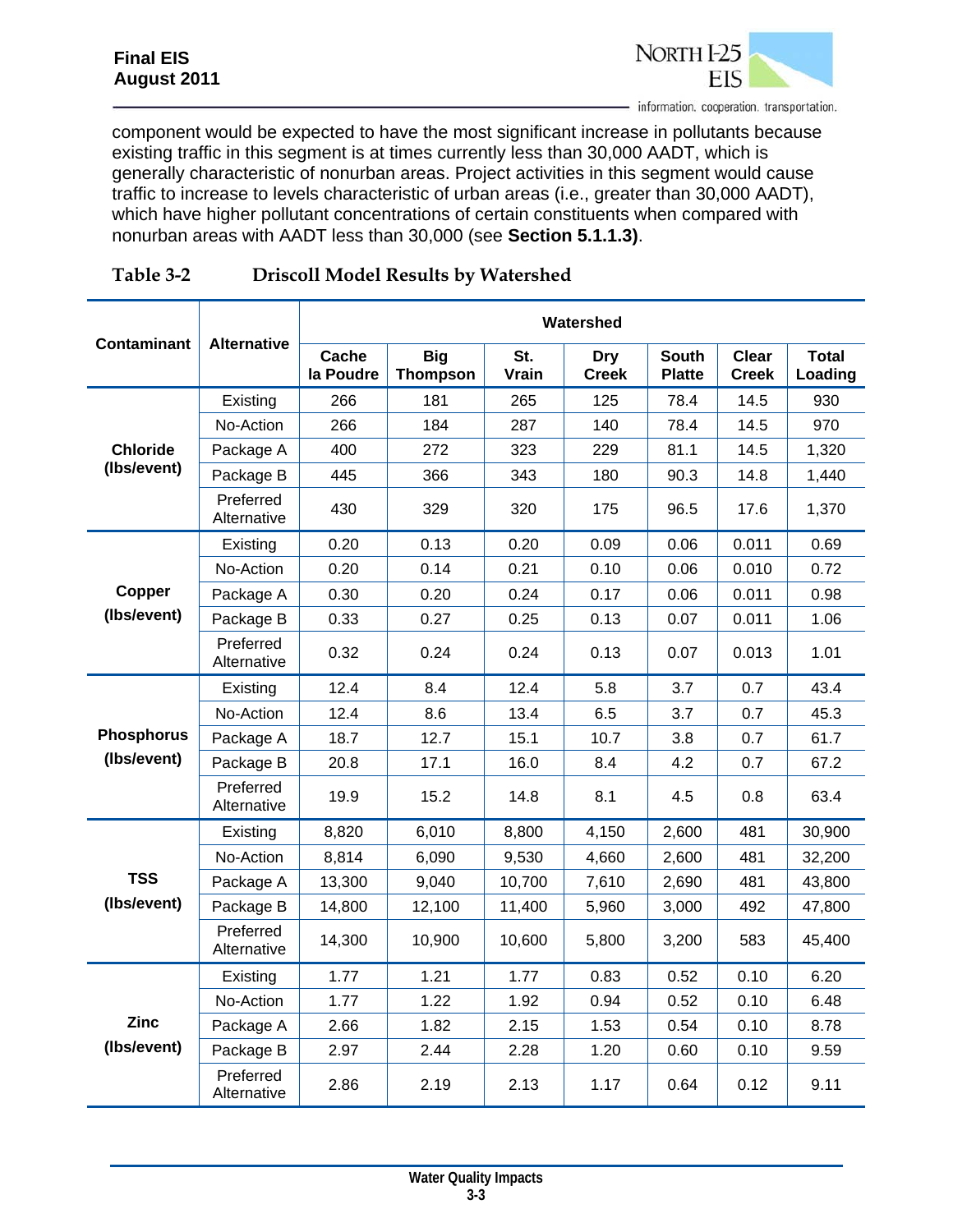





#### **Table 3-3 Projected 2035 Traffic Volumes (AADT) from the North I-25 Project Alternatives**

| Package                                | SH 1 to SH 14 | <b>SH 14 to SH 60</b> | SH 60 to E-470  | E-470 to US 36  |
|----------------------------------------|---------------|-----------------------|-----------------|-----------------|
| <b>Existing</b>                        | 19,100-40,800 | 40,800-65,100         | 65,000-96,700   | 87,200-180,700  |
| <b>No-Action</b>                       | 31,600-72,300 | 72,300-127,400        | 116,800-188,000 | 167,500-246,400 |
| Package A                              | 37,600-93,000 | 93,000-160,600        | 128,000-202,900 | 171,400-248,200 |
| Package B                              | 37,600-92,000 | 92,000-149,100        | 115,000-200,300 | 183,700-253,500 |
| <b>Preferred</b><br><b>Alternative</b> | 37,600-97,600 | 97,600-168,000        | 130,300-197,000 | 183,700-253,500 |

# **3.2 Groundwater**

Groundwater is not typically impacted by roadways except during construction. The construction of the Preferred Alternative could require the relocation of up to 112 wells that are within the proposed right-of-way (see **Table 3-4**).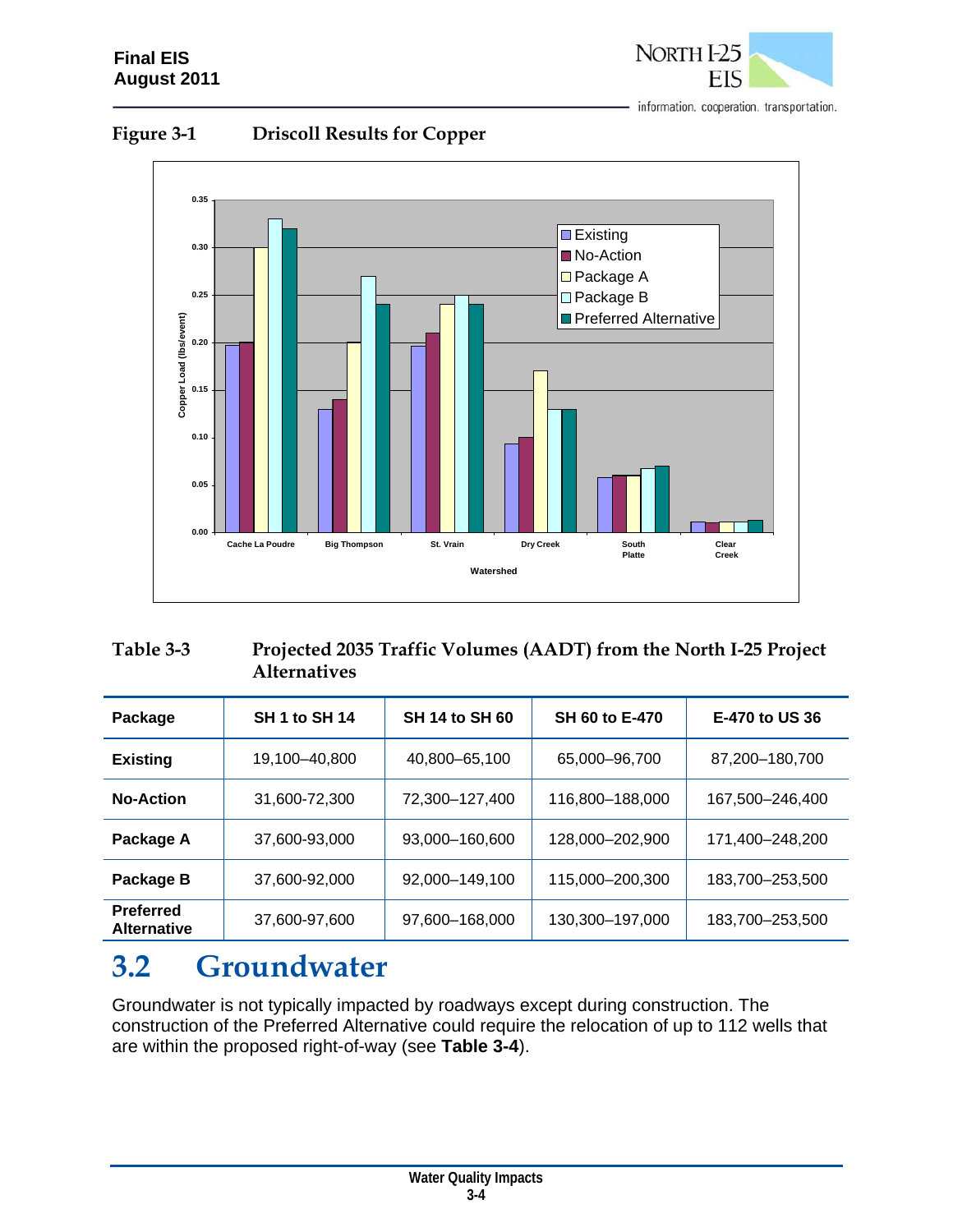

## **Table 3-4 Summary of Groundwater Wells within the Project Area**

|                                                  | Package A | Package B | <b>Preferred Alternative</b> |
|--------------------------------------------------|-----------|-----------|------------------------------|
| Potentially Impacted<br><b>Groundwater Wells</b> | 105       | 111       | 112                          |

The total amount of groundwater wells in Package A and Package B are presented for comparison purposes. All of the well data presented includes wells located within the rightof-way for all transit stations and associated parking lots and CDOT maintenance facilities and associated parking lots.

The status and exact of groundwater well use will have to be determined prior to construction activities to identify the necessary course of action. Active wells would need to be relocated, and all active and non-active wells would need to be plugged, sealed, and abandoned.

# **3.3 CONSTRUCTION AND DRAINAGE**

The implementation of the Preferred Alternative would result in construction-related impacts at all stream/ditch/canal crossings, if left unmitigated. Other water bodies that may not cross I-25, but are within the construction footprint (including staging areas) would also be affected. The majority of construction related impacts results from the demolition and/or construction of structures and highway lanes. Construction-related impacts and the proposed mitigation to minimize these impacts are discussed in the *Water Quality and Floodplains Technical Report*, (FHU, 2008).

Major drainage impacts that result from cross drainage are addressed in **Section 4.0** *Floodplains*. The roadway improvements associated with the Preferred Alternative would require existing drainage system modifications or a new drainage conveyance system. By installing new drainage structures (e.g., storm drainage pipes, inlets, open channels and other facilities conveying local storm drainage), no additional impacts to the drainage system are anticipated. These structures could actually improve the drainage system when compared to the No-Action Alternative.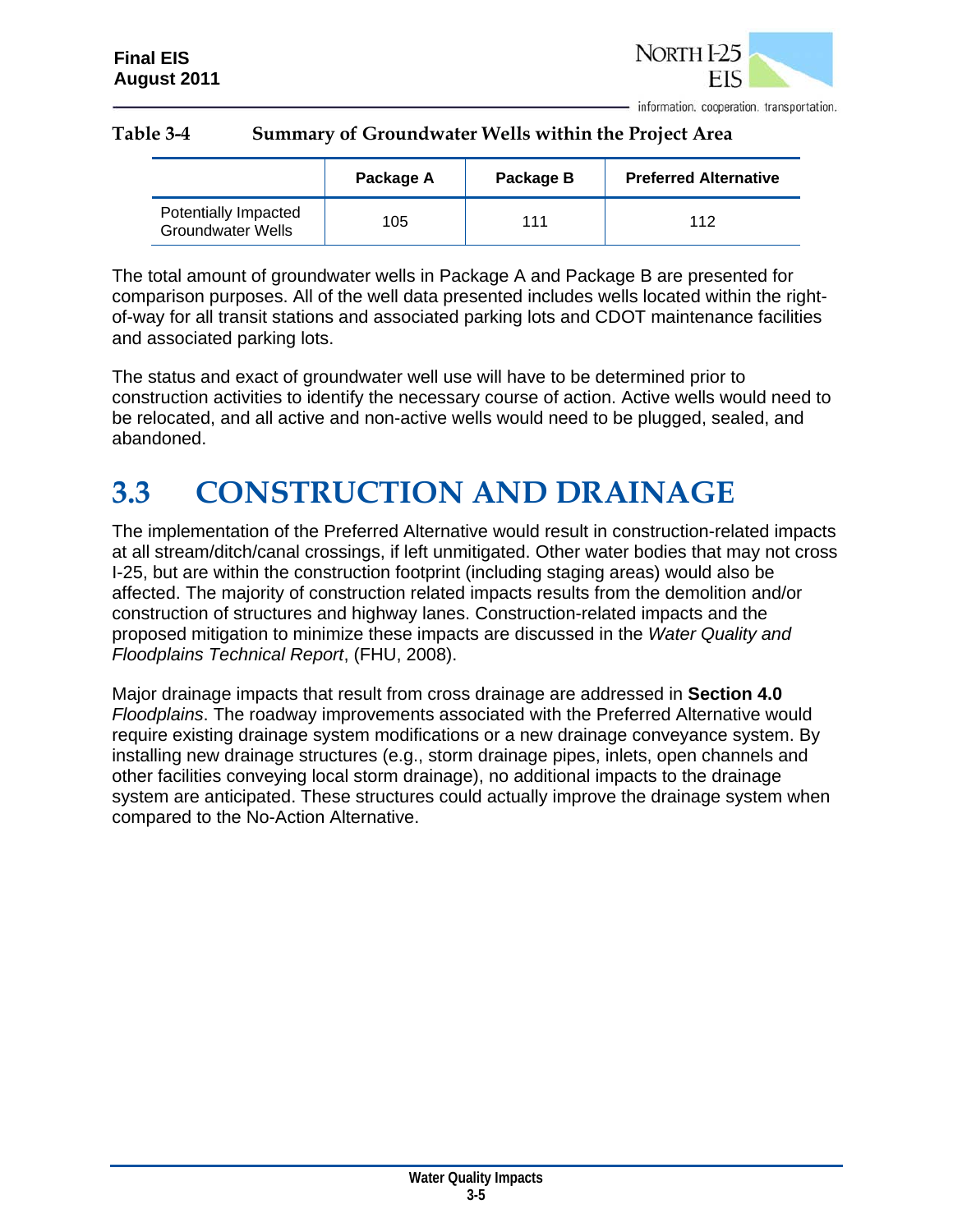

## **THIS PAGE INTENTIONALLY LEFT BLANK.**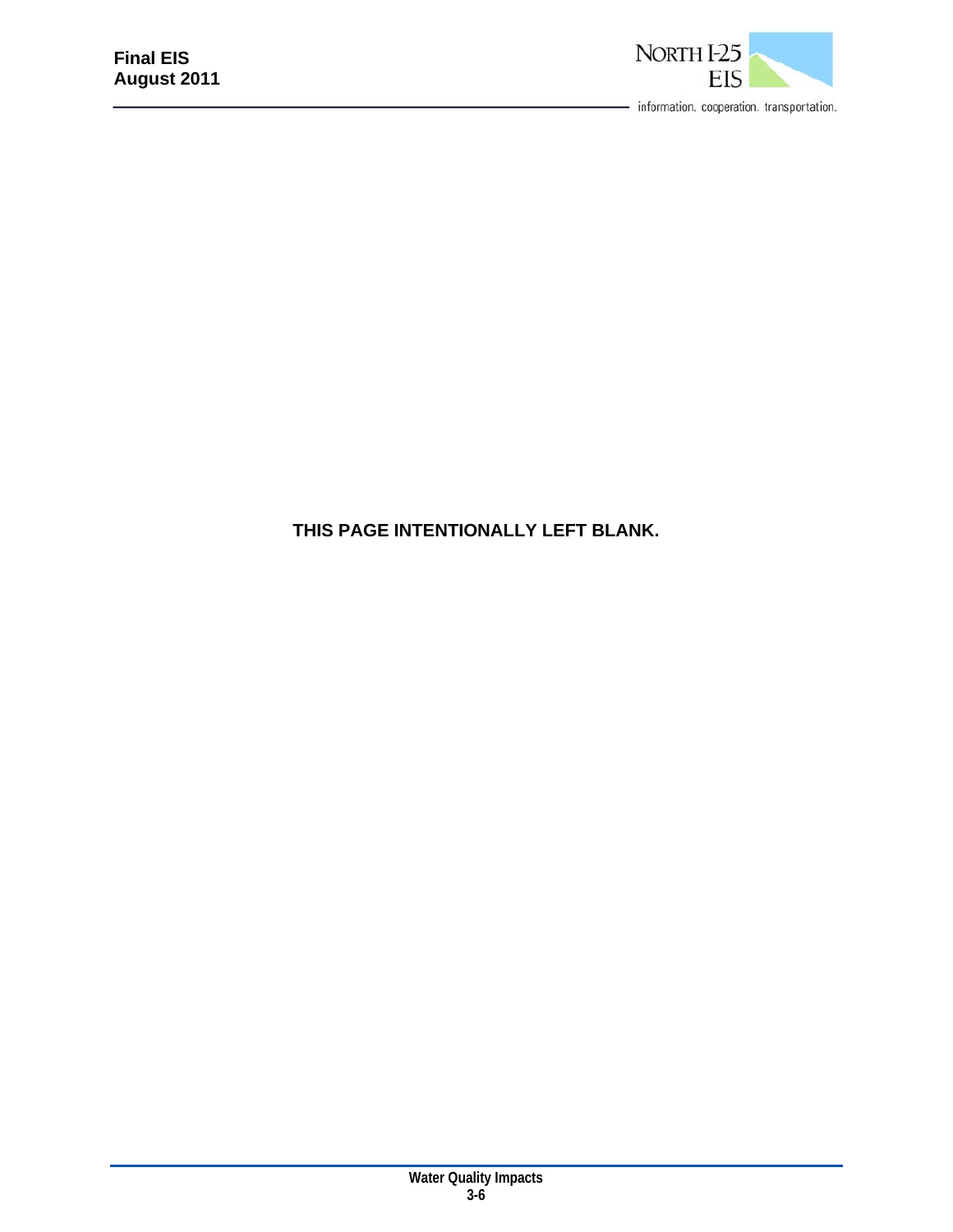

## **4.0 FLOODPLAINS**

Floodplain impacts were assessed for the Preferred Alternative the same way they were assessed for Package A and Package B. The regulatory framework and the hydrologic and hydraulic methodology were discussed in the Draft EIS and are still valid. The Existing Conditions and Impacts specific to Packages A and B are also valid except where updates have been noted in the following sections.

# **4.1 Existing Floodplains and Drainage Systems**

The following section addresses updates to the Big Thompson Watershed, Big Dry Creek Watershed, and the Cache la Poudre River Watershed that occurred after the Draft EIS was published.

## **4.1.1 Big Thompson Watershed**

The Big Thompson River has experienced major flooding eight times since 1864. The worst flooding occurred in 1976 when a cloudburst caused extensive flooding and took 139 lives.

At I-25, the Big Thompson River has a 3,100-foot wide floodplain and the Little Thompson River has a 700-foot wide floodplain. The Little Thompson frontage bridge on the east side of I-25 is a steel-truss bridge, which was built in 1938. Along the BNSF railway corridor, there is a crossing of the Big Thompson River where a 3,600-foot wide floodplain exists and one at Little Thompson River where an 800-foot wide floodplain exists.

Flooding occurs at eight tributary crossings in this watershed. An unnamed tributary at Big Thompson River crosses US 34 on the east side of I-25.

## **4.1.2 Big Dry Creek Watershed**

Previously, in the Draft EIS, Preble Creek was discussed as having an undersized 60-inch reinforced concrete pipe (RCP) culvert under I-25. The capacity of this pipe is approximately 200 cubic feet per second (cfs) and the 100-year flow at this location is 2,317 cfs. In early 2010, construction began at this crossing to add a 12-foot wide by 6-foot high concrete box culvert (CBC). This new CBC in conjunction with the existing 60-inch RCP will be able to convey the 100-year flows without overtopping I-25. This new structure has been added to **Table 4-1**.

The crossing structure for Little Dry Creek at I-25 was misidentified during the Draft EIS phase. The existing structure is a 72-inch RCP instead of a 58-inch RCP and a 36-inch RCP as originally called out in the Water Quality and Floodplains Technical Report. The correct structure has been listed in **Table 4-1.**

These are the only known updates to the existing floodplains and drainage system along I-25 and the commuter rail alignment since the Draft EIS.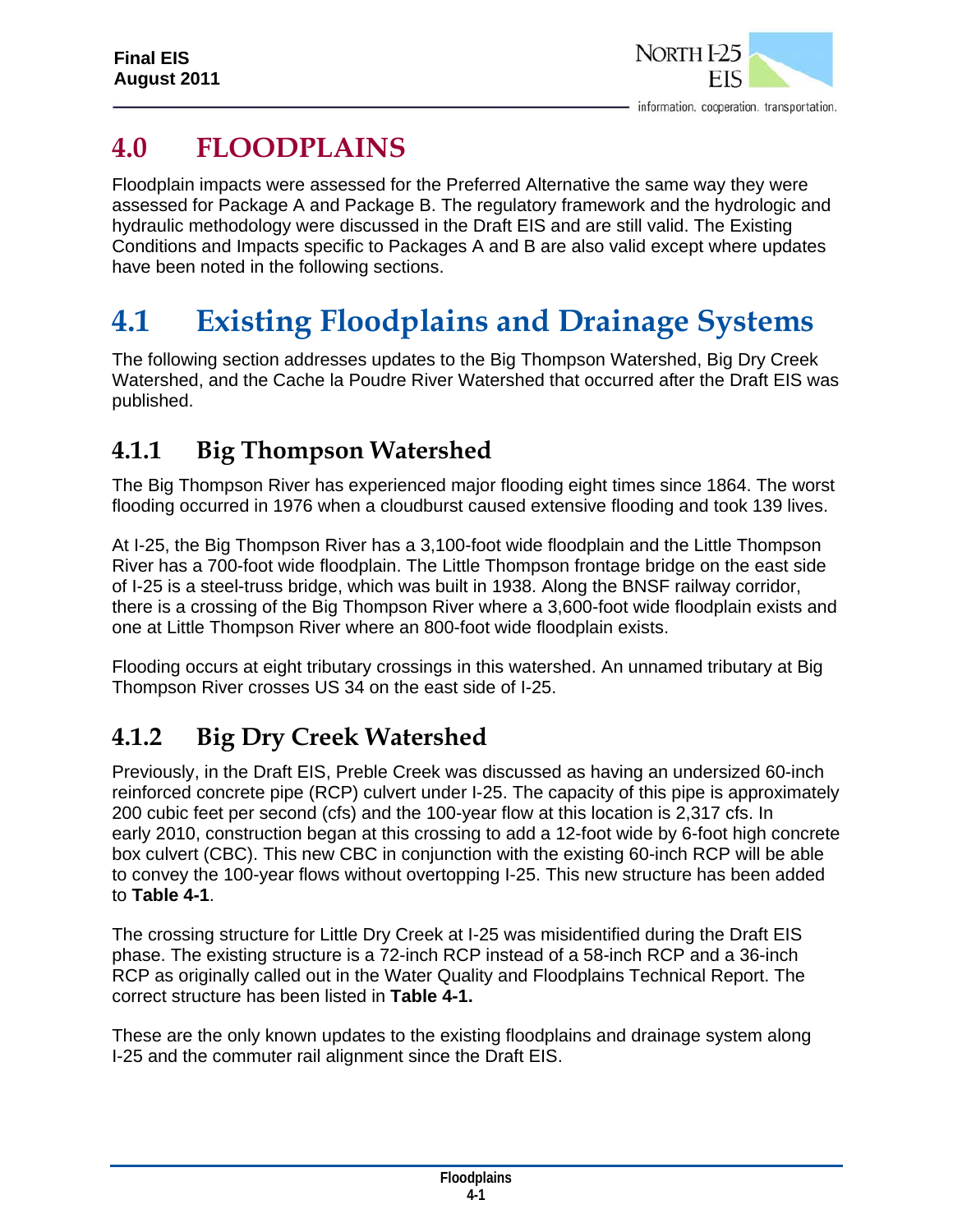

| Table 4-1 | <b>Big Dry Creek Tributary Drainages</b> |  |
|-----------|------------------------------------------|--|
|-----------|------------------------------------------|--|

| <b>Mile Point</b> | <b>Name</b>                      | Area<br>(sq. mile) | Q100<br>(cfs)         | <b>Existing</b><br>Structure*          | <b>FEMA</b><br>Zone | <b>Comments</b>             |
|-------------------|----------------------------------|--------------------|-----------------------|----------------------------------------|---------------------|-----------------------------|
| 231.700           | Minor Local Drainage             |                    |                       | 20" RCP                                | <b>NA</b>           |                             |
| 231.470           | <b>Little Dry Creek</b>          | 2.27               | 3,384<br>(CUHP)       | <b>72" RCP</b>                         | <b>NA</b>           | Not Adequate<br>(CDOT 2004) |
| 230.636           | Tributary to<br>Little Dry Creek | 0.23               | 503<br>(CUHP)         | 56" RCP                                | <b>NA</b>           | Not Adequate<br>(CDOT 2004) |
| 229.480           | <b>Preble Creek</b>              | 3.3                | 2,317<br>(WWE 2007)   | 60" RCP<br>3-cell 12'X6'<br><b>CBC</b> | <b>NA</b>           | Adequate<br>(FHU 2008)      |
| 228.546           | S. Fork Preble Creek             | 0.6                | 1,139<br>(WWE 2006)   | 16'x6' CBC                             | A                   | Not Adequate<br>(WWE 2006)  |
| 227.733           | Sack Creek S.                    | 0.3                | 658<br>(WWE 2006)     | 54" RCP                                | A                   | Not Adequate<br>(WWE 2006)  |
| 227.335           | Mustang Run                      | 1.1                | 1,284<br>(WWE 2006)   | <b>18" CMP</b>                         | A                   | Not Adequate<br>(WWE 2006)  |
| 226.729           | Shay Ditch                       | 1.0                | 1,183<br>(WWE 2006)   | 48" RCP                                | A                   | Not Adequate<br>(WWE 2006)  |
| 225.646           | McKay Lake<br>Drainageway        | 2.1                | 1,600<br>(Kiowa 2001) | None                                   | A                   | Not Adequate                |
| 224.675           | <b>Big Dry Creek</b>             | 61                 | 8,839<br>(FEMA 1995)  | 2-span CIC                             | AE                  | Adequate                    |
| 224.470           | <b>Tanglewood Creek</b>          | 0.7                | 906<br>(CUHP)         | 50" RCP                                | <b>AE</b>           | Not Adequate<br>(CDOT 2004) |

Notes\*

RCP .... Reinforced Concrete Pipe

CIC ..... Concrete on Rolled I-beam continuous

CBC .... Concrete Box Culvert

CMP ... Corrugated Metal Pipe

Q100 ... 100 year-flow

Shaded row is updated information from the Draft EIS

## **4.1.3 Cache la Poudre Watershed**

The 100-year discharge at I-25 is 17,400 cfs according to the Larimer County FIS. This 17,400 cfs splits at the I-25 Bridge. About 13,300 cfs passes under the existing I-25 bridge and the remaining 4,100 cfs passes to the south toward Harmony Road. While portions of the Cache la Poudre River drainage have been recently remapped, the mapping is based on several separate hydraulic models in the split flow area that are not interconnected to establish water surface profiles with a balanced hydraulic model output. Consequently, CDOT and the local agencies acknowledge that reliance on the existing hydraulic models and floodplain mapping in order for each jurisdiction to properly size new hydraulic structures for this complicated split flow drainage area is not in the best interest of all the jurisdictions involved. The City of Fort Collins is requiring this split flow to be kept intact. This is necessary because the entire 100-year flow cannot pass into the main channel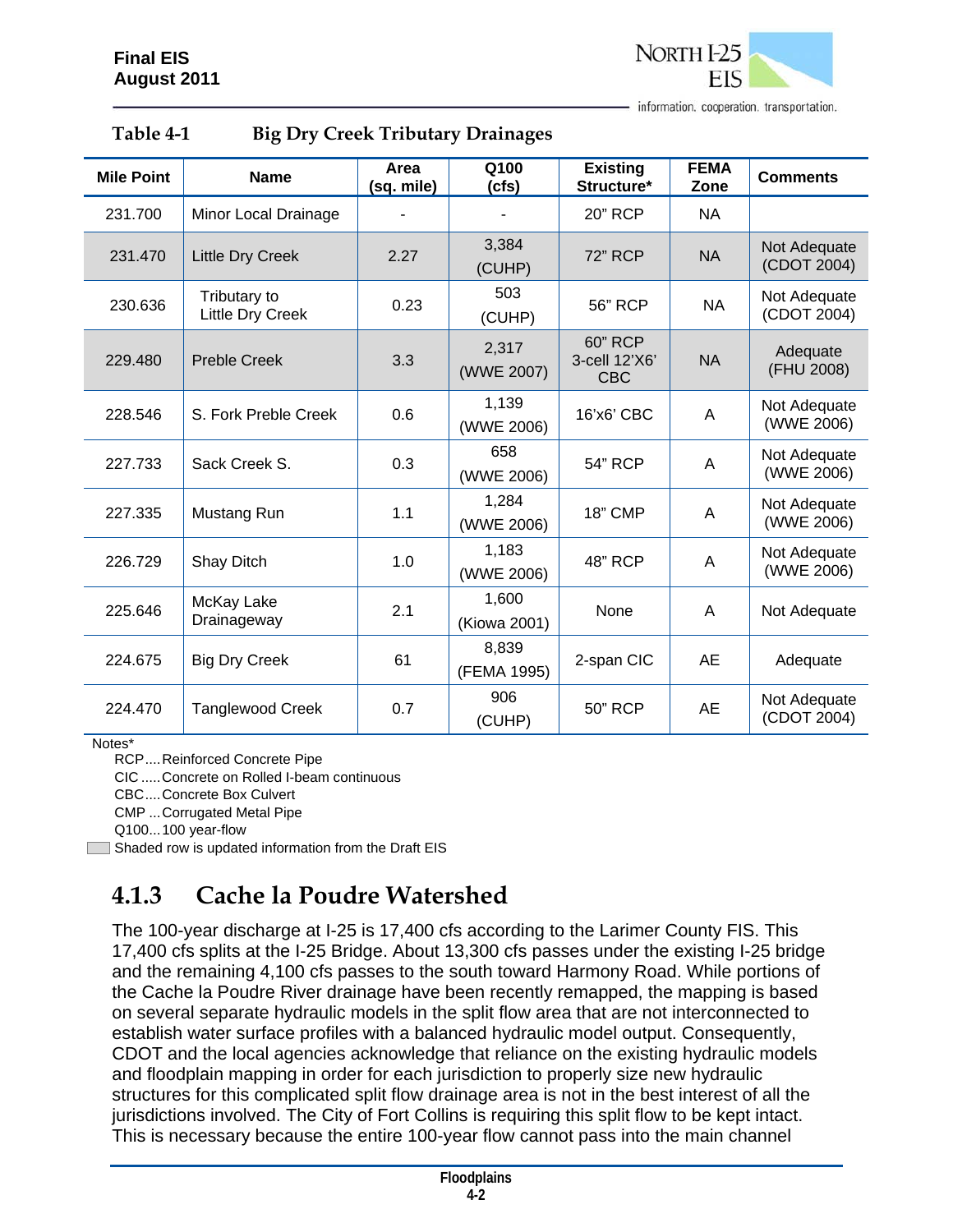

without exceeding the allowable rise. The City of Fort Collins has future plans to raise Harmony Road and install an adequately sized culvert or bridge. South of Harmony Road these overflows spill back over I-25 and return to the Cache la Poudre River. The City of Fort Collins realizes that a future I-25 structure will be required here.

The City of Fort Collins looked at passing the entire 17,400 cfs under I-25 at the existing bridge location. They encountered physical limitations such as a large bridge span and sedimentation problems within the channel. The regulatory limitation of having no rise in the water surface elevations downstream of I-25 is an additional requirement. This rise would be in Larimer County and the Town of Timnath, so their mitigation rules would also apply. Raising the water surface elevations east of I-25 adds additional constraints, and further limits the feasibility of this option (Hayes, 2006; Smith, 2006).

# **4.2 Floodplains and Drainage Consequences**

This section describes the consequences of the Preferred Alternative to the floodplains and drainage system. An update to both Package A and Package B has been included to address the changes made at Preble Creek since the Draft EIS.

The impacts to floodplains due to the Preferred Alternative are discussed starting from north to south along the I-25 corridor and then north to south along the commuter rail alignment. There are no floodplain impacts from bus routes, bus stations, bus maintenance facilities, or associated parking facilities along SH 85.

## **4.2.1 Update to Package A and Package B**

Both Package A and Package B called for a major drainage structure at Preble Creek and I-25. This was reported in Highway Component from SH 60 to E-470. Both Packages called for the replacement of five major drainage structures and impacts to four floodplains in this section of I-25. There would now only be replacement of four major drainage structures because of impacts to four floodplains. Preble Creek does not currently have a 100-year floodplain mapped as part of the Flood Insurance Rate Program with the Federal Emergency Management Agency (FEMA). The only impact to this drainageway due to Package A or Package B would be from widening the existing structure.

## **4.2.2 Preferred Alternative**

Impacts to floodplains and the drainage system associated with the Preferred Alternative are from construction of general purpose lanes and tolled express lanes on I*-25* and the implementation express bus services on I-25. Commuter Rail is proposed from Fort Collins to tie into the FasTracks rail line and commuter bus service is proposed along Highway 85 also impacts floodplains and the drainage systems. **Table 4-2** provides a comparison of the floodplain impacts due to the Preferred Alternative, Package A, and Package B. **Figure 4-1** displays the generalized floodplain impacts.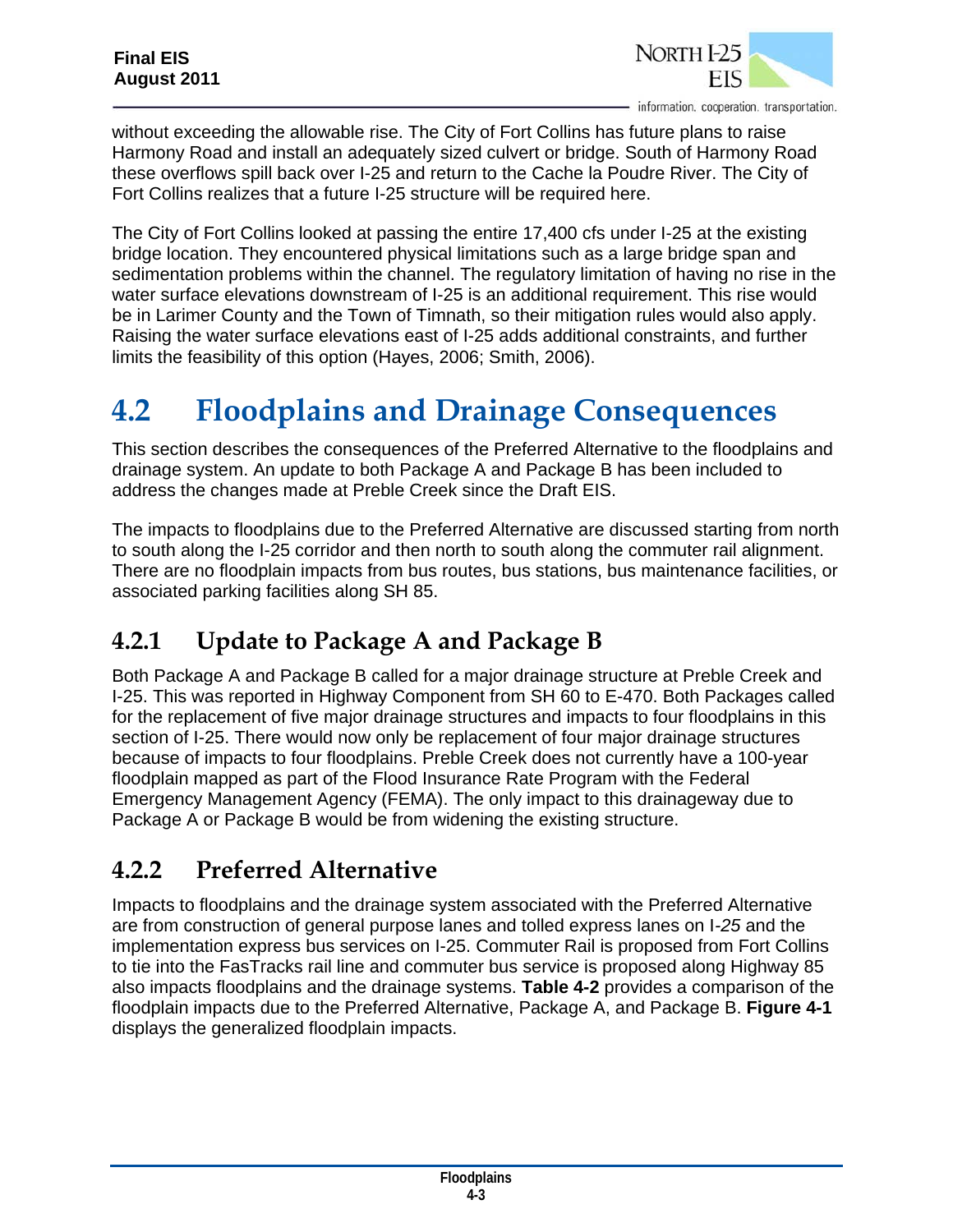

## **Table 4-2 Estimated Area of Impacts to Floodplains**

| Package A                                                       |      | Package B                                      |                                 | <b>Preferred Alternative</b>                           |                                 |  |
|-----------------------------------------------------------------|------|------------------------------------------------|---------------------------------|--------------------------------------------------------|---------------------------------|--|
| <b>Impacted Area</b><br><b>Component Description</b><br>(Acres) |      | <b>Component Description</b>                   | <b>Impacted Area</b><br>(Acres) | <b>Component Description</b>                           | <b>Impacted Area</b><br>(Acres) |  |
| <b>Package A Highway Components</b>                             |      | <b>Package B Highway Components</b>            |                                 | <b>Preferred Alternative Highway Components</b>        |                                 |  |
| Safety Improvements:<br>SH 1 to SH 14                           | 1.3  | Safety Improvements:<br>SH 1 to SH 14          | 1.3                             | Safety Improvements:<br>SH 1 to SH 14                  | 1.3                             |  |
| <b>GPL Improvements:</b><br>SH 14 to SH 60                      | 4.9  | <b>Tolled Express Lanes:</b><br>SH 14 to SH 60 | 6.0                             | <b>GPL Improvements:</b><br>SH 14 to SH 60             | 4.3                             |  |
| <b>GPL Improvements:</b><br>SH 60 to E-470                      | 4.6  | <b>Tolled Express Lanes:</b><br>SH 60 to E-470 | 5.0                             | <b>GPL Improvements:</b><br>SH 60 to E-470             | 4.2                             |  |
| <b>Structure Upgrades:</b><br>E-470 to US 36                    | 0    | <b>Tolled Express Lanes:</b><br>E-470 to US 36 | 1.2                             | <b>Structure Upgrades:</b><br>E-470 to US 36           | 1.2                             |  |
| Total Package A Highway<br><i>Impacts:</i>                      | 10.8 | Total Package B Highway Impacts:               | 13.5                            | <b>Total Preferred Alternative</b><br>Highway Impacts: | 11                              |  |
| <b>Package A Transit Components</b>                             |      | <b>Package B Transit Components</b>            |                                 | <b>Preferred Alternative Transit Components</b>        |                                 |  |
| <b>Commuter Rail:</b><br>Fort Collins to Longmont               | 1.7  | <b>BRT: Fort Collins/ Greeley to</b><br>Denver | 0                               | <b>Commuter Rail:</b><br>Fort Collins to Longmont      | 1.7                             |  |
| <b>Commuter Rail:</b><br>Longmont to North Metro                | 0.2  | BRT: Fort Collins/ Greeley to DIA              | 0                               | Commuter Rail:<br>Longmont to North Metro              | 0.2                             |  |
| Commuter Bus: Greeley to<br>Denver                              | 0.1  |                                                |                                 | Commuter Bus: Greeley to<br>Denver                     | 0.1                             |  |
| <b>Commuter Bus:</b><br>Greeley to DIA                          | 0    |                                                |                                 | <b>Commuter Bus:</b><br>Greeley to DIA                 | $\boldsymbol{0}$                |  |
| <b>Total Package A Transit</b><br>Impacts:                      | 2.0  | Total Package B Transit Impacts:               | 0                               | <b>Total Preferred Alternative</b><br>Transit Impacts: | 2.0                             |  |
| <b>Total Package A</b><br>Impacts:                              | 12.8 | <b>Total Package B</b><br>Impacts:             | 13.5                            | <b>Total Preferred Alternative</b><br>Impacts:         | 13                              |  |

BRT ...... Bus Rapid Transit

GPL ...... General Purpose Lane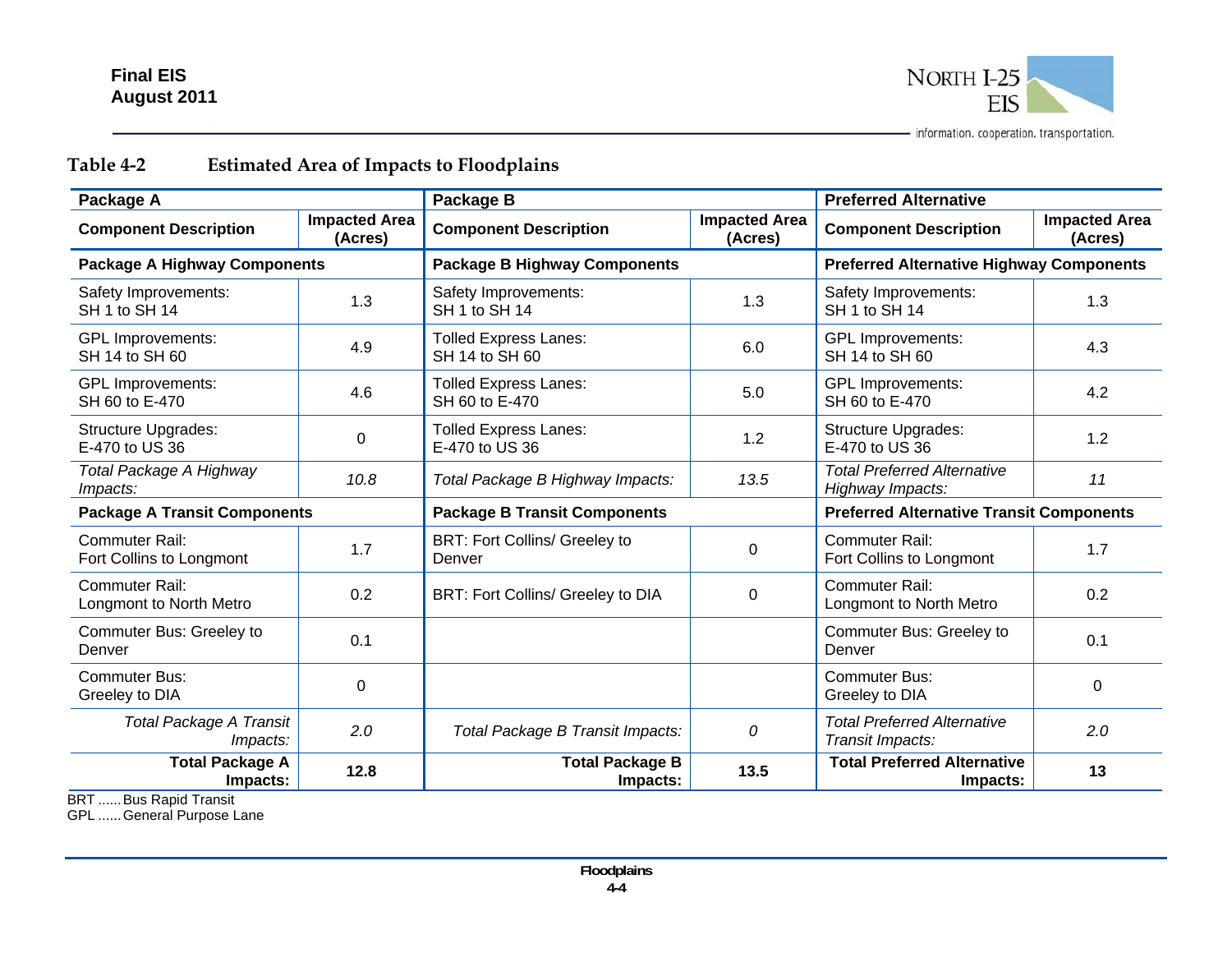

information. cooperation. transportation.



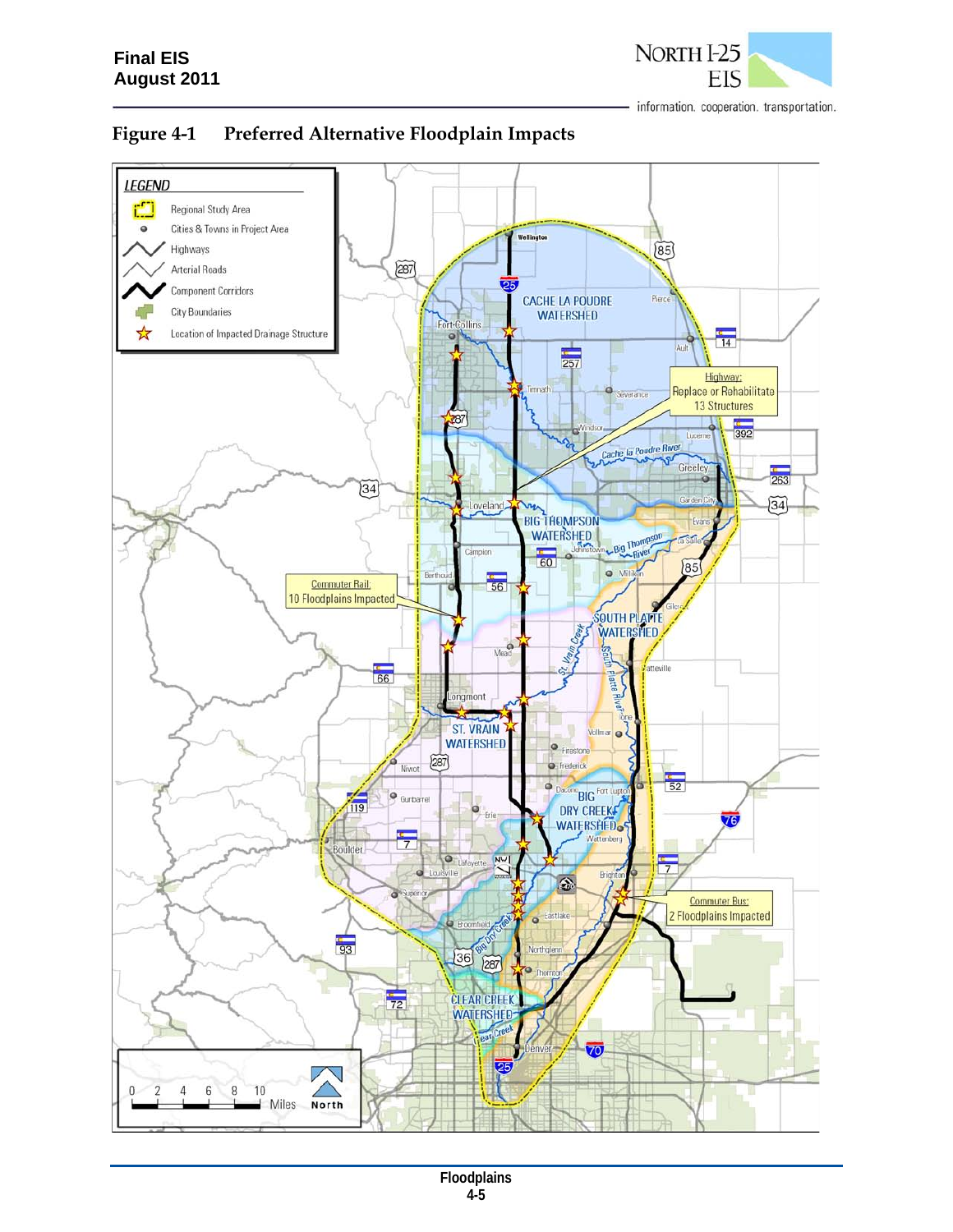

### *Preferred Alternative I-25/Highway Impacts*

Most of the drainage crossings at I-25 are too small to pass the required flows under I-25 and will need to be replaced. In areas where the structures are sufficient to pass the required flows, the increased width at I-25 will necessitate their being lengthened. Any replacement or lengthening of a drainage structure, whether it is a bridge or culvert, will impact the floodplain. Specific consequences would be as follows:

Boxelder Creek crosses under I-25 near MP 269, flowing from east to west. The current structure would be replaced in-kind. This improvement would have the following floodplain impacts:

- There should be minimal, or no changes to the floodplain limits. There may be local changes due to the new structure, but this should not affect flooding upstream or downstream of the structure.
- Natural vegetation around the drainage structure would be disturbed during construction.

The Cache la Poudre River crosses under I-25 near MP 266, flowing from west to east. The current bridge would be replaced in-kind, but the new alignment of I-25 would shift the bridge. The bridge also would be widened to match the new typical section. These improvements would have the following impacts on the floodplain:

- There should be minimal or no changes to the floodplain limits. There may be local changes due to the new structure and new structure location, but this should not affect flooding upstream or downstream of the structure.
- Natural vegetation around the drainage structure would be disturbed during construction.
- Surrounding wetlands would be disturbed during construction and destroyed by the new structure location.

The Cache la Poudre River 100-year flows split just west of I-25. About two-thirds of the flow spills over I-25 and passes east under the existing bridge. The remaining flows pass to the south crossing Harmony Road before flooding I-25 at the I-25 and Kechter Road crossroads. There are no structures at this location currently. CDOT and the local agencies acknowledge that a comprehensive reevaluation at the time of final design would be necessary to determine the appropriate alignment and sizing of structures throughout this complicated split flow reach. Due to the level of design and information available at this time, the proposed options are based on current regulations and the master plan for the City of Fort Collins which plans to keep the split flow intact. Four concrete box culverts (CBCs) would be added to this area, one in each quadrant of the crossroads. These improvements would have the following impacts to the floodplain:

- The floodplain limits would change with the new structures. I-25 would probably not be overtopped anymore and the flows would become more channelized. There could be an increase in downstream flooding due to the more concentrated flows.
- Natural vegetation surrounding the roadway would be disturbed during construction.
- Surrounding wetlands could be disturbed during construction.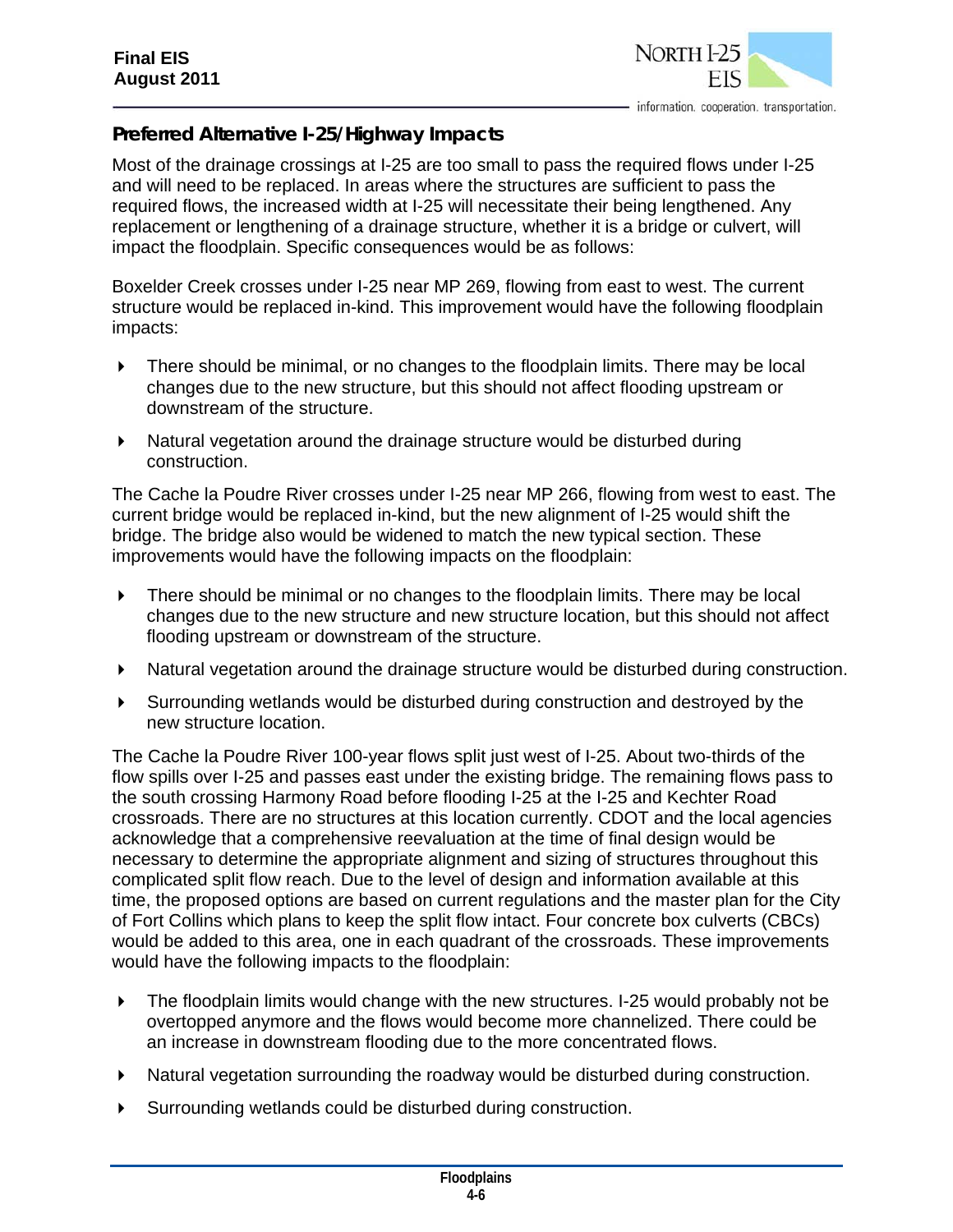

The Big Thompson River crosses under I-25 near MP 257, flowing from west to east. The current bridge would be replaced with a new wider bridge due to widening of I-25. The proposed bridge will not be much longer than the existing bridge, but the profile of I-25 was raised to provide the capacity needed to pass the 100-year flows. This improvement would have the following floodplain impacts:

- There should be minimal or no changes to the floodplain limits. There may be local changes due to the widening of the bridge, but this should not affect flooding upstream or downstream of the structure.
- Natural vegetation surrounding the structure would be disturbed during construction.
- Surrounding wetlands would be disturbed during construction and destroyed due to the widening of the structure.

The Little Thompson River crosses under I-25 near MP 250, flowing from west to east. The current bridge would be replaced with a new wider bridge and shifted to accommodate widening of I-25 and a new alignment. These improvements would have the following floodplain impacts:

- There should be minimal or no changes to the floodplain. There may be local changes due to the widening and shifting of the bridge, but this should not affect flooding upstream or downstream of the structure.
- Natural vegetation surrounding the structure would be disturbed during construction.
- Surrounding wetlands would be disturbed during construction and permanently disturbed due to the widening and shifting of the structure.

North Creek crosses under I-25 near MP 245, flowing from west to east. The existing CBC would be replaced in-kind, but it would probably be extended due to the new alignment of the ramps and frontage road. This improvement would have the following floodplain impacts:

- **There should be minimal or no changes to the floodplain limits. There could be local** changes due to extending the CBC, but this should not affect flooding upstream or downstream of the structure.
- Natural vegetation surrounding the structure would be disturbed during construction.
- Surrounding wetlands would be disturbed during construction and destroyed due to extending the CBC.

Little Dry Creek crosses under I-25 near MP 231, flowing from west to east. The existing 72-inch reinforced concrete pipe (RCP) would be replaced with a larger structure. This improvement would have the following floodplain impacts:

- **FILT** There should be minimal or no changes to the floodplain limits. There could be local changes due to replacing the CBC, but this should not affect flooding upstream or downstream of the structure.
- Natural vegetation surrounding the structure would be disturbed during construction.
- Surrounding wetlands would be disturbed during construction.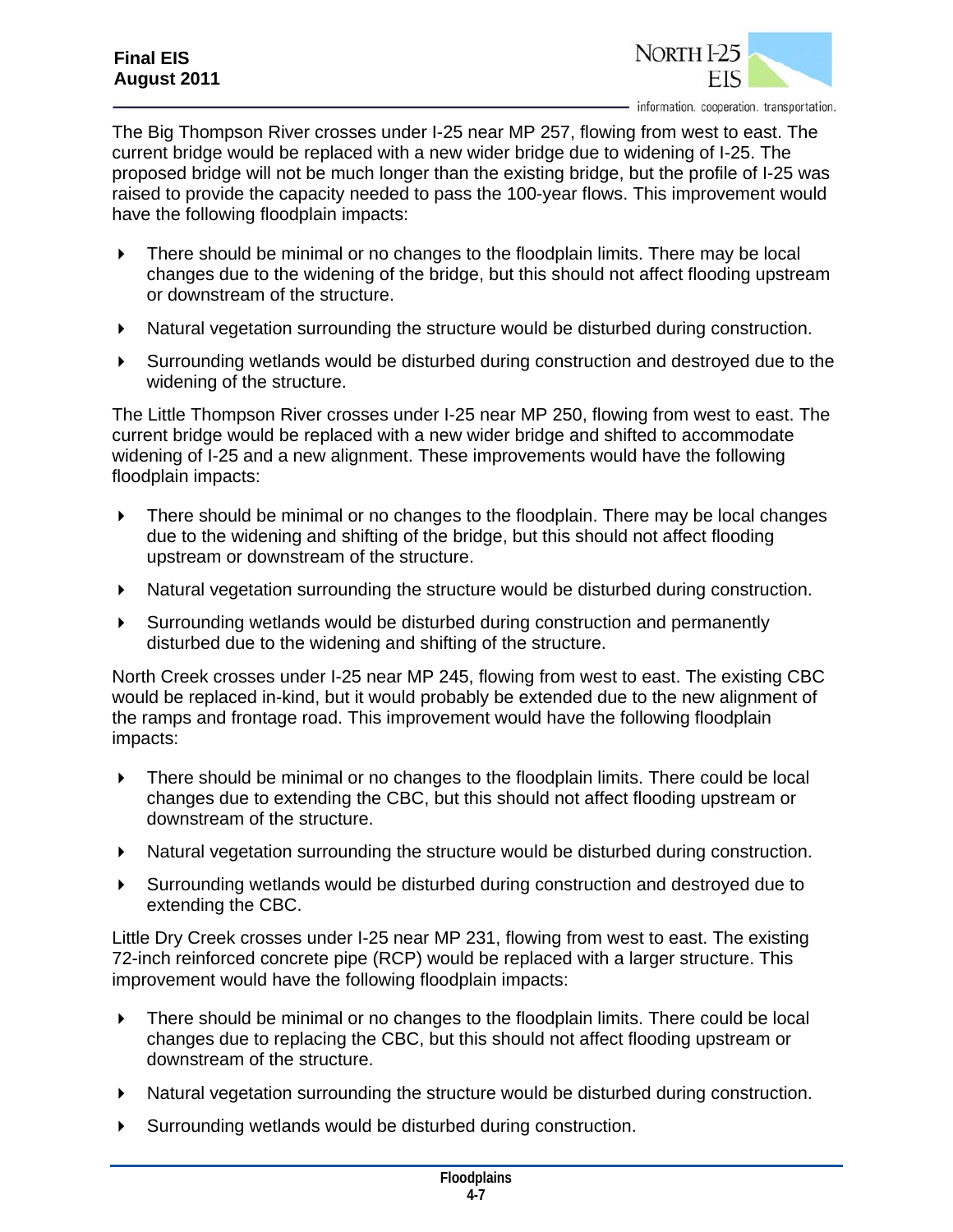

St. Vrain Creek crosses under I-25 near MP 242. The existing bridge would be replaced with a wider bridge to match the widening of I-25 in this area. This would have the following impacts to the floodplain:

- There should be minimal or no changes to the floodplain limits. There may be local changes due to the widening of the bridge, but this should not affect flooding upstream or downstream of the structure.
- Natural vegetation surrounding the structure would be disturbed during construction.
- Surrounding wetlands would be disturbed during construction and permanently disturbed due to the widening of the structure.

The South Fork of Preble Creek crosses under I-25 near MP 229, flowing from west to east. The existing CBC would be replaced with a larger CBC. This would have the following floodplain impacts:

- A larger structure might eliminate some of the spreading of the floodplain upstream of I-25. Flooding could be increased downstream of I-25, however, due to the increased capacity of the structure.
- Natural vegetation surrounding the structure would be disturbed during construction.

Mustang Run crosses under I-25 near MP 227, flowing from west to east. The existing structure is an 18-inch corrugated metal pipe that would be replaced with a CBC. This would have the following floodplain impacts:

- A larger structure would probably reduce upstream ponding behind I-25. Immediately downstream of the structure ponding could increase behind a levee at Bull Canal. It is unlikely that flooding would increase downstream of the Bull Canal levee.
- Natural vegetation surrounding the structure would be disturbed during construction.
- Surrounding wetlands could be disturbed during construction.

Shay Ditch crosses under I-25 near MP 227, flowing from west to east. The existing pipe would be replaced with a CBC. This would have the following floodplain impacts:

- Ponding upstream of I-25 would probably be reduced, but there could be an increased chance of flooding downstream of I-25.
- Natural vegetation surrounding the structure would be disturbed during construction.
- Surrounding wetlands could be disturbed during construction.

Big Dry Creek crosses under I-25 near MP 225, flowing from west to east. The existing bridge would be replaced in-kind and extended to match the widening of I-25. This would have the following floodplain impacts:

- There should be minimal or no changes to the floodplain limits. There could be local changes due to extending the bridge, but this should not affect flooding upstream or downstream of the structure.
- Natural vegetation surrounding the structure would be disturbed during construction.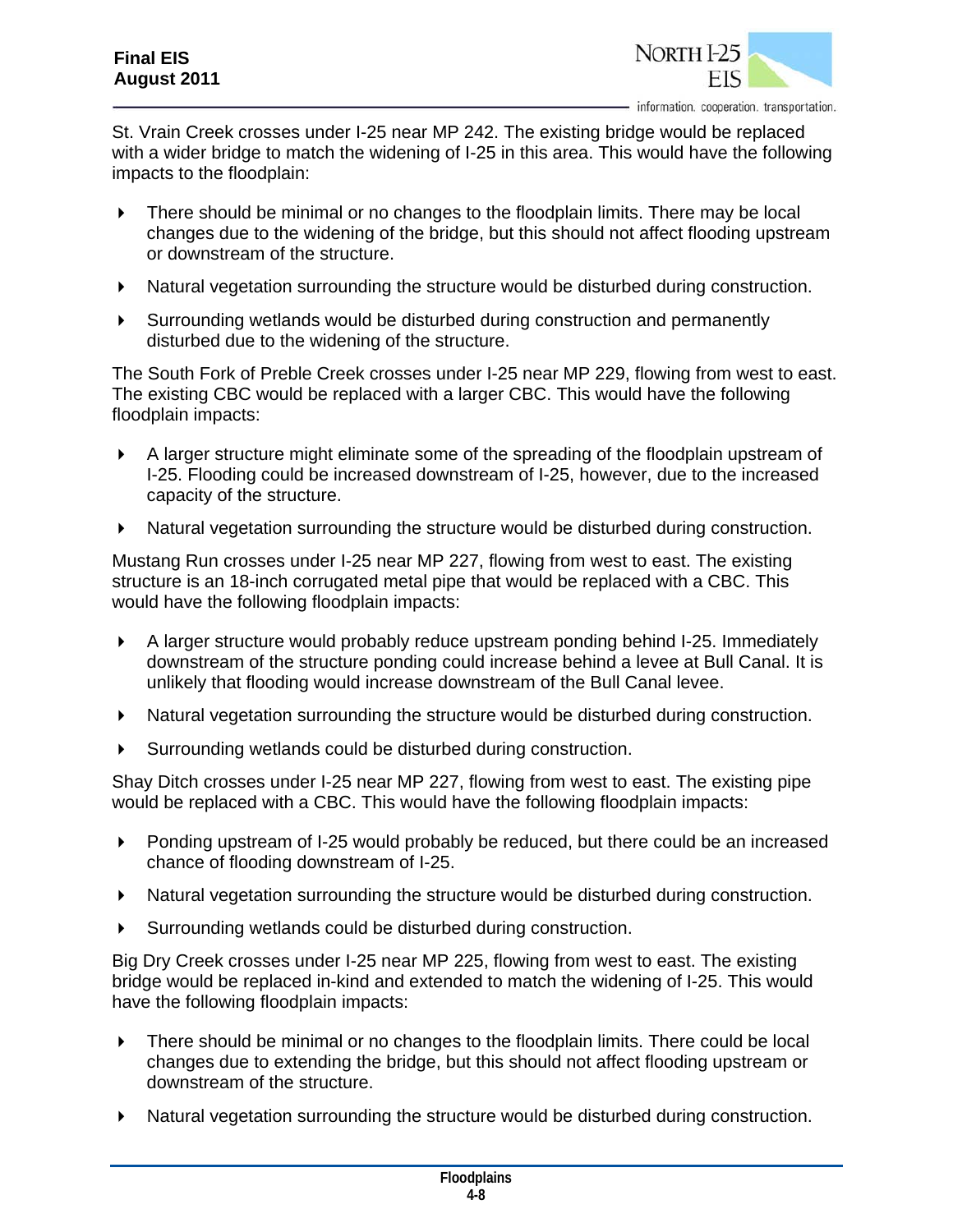

 Surrounding wetlands would be disturbed during construction and permanently disturbed due to the extension of the bridge.

Niver Creek crosses under I-25 near MP 219, flowing from west to east. The existing CBC would be replaced and could be extended. This would have the following floodplain impacts:

- There should be minimal or no changes to the floodplain limits. There could be local changes due to possibly extending the structure, but this should not affect flooding upstream or downstream of the structure.
- Natural vegetation surrounding the structure would be disturbed during construction.
- Surrounding wetlands would be disturbed during construction and possibly permanently disturbed due to extending the CBC.

#### *Preferred Alternative Commuter Rail Impacts*

The commuter rail alignment will impact floodplains where new crossings occur and where existing rail lines require widening. Specific consequences would be as follows:

Spring Creek crosses under the BNSF railroad, the proposed alignment for the commuter rail, approximately 0.15 mile south of Prospect Road. The existing CBC is inadequate but adding two 60-inch reinforced concrete pipe (RCP) would help pass the full 100-year flows. These improvements would have the following impacts to the floodplain:

- The railroad is currently overtopped by the 100-year flows. Adding the pipes could alleviate this problem. However, there could be an increase in downstream flooding because the flows would be more concentrated through the pipes as opposed to spilling over the railroad.
- Natural vegetation around the drainage structures would be disturbed during construction.

Fossil Creek crosses under the BNSF railroad five times between Fossil Creek Drive and south of Trilby Road. The floodplain has been mapped by the City of Fort Collins in this area. At these crossings, three of the structures would be replaced with larger structures, and two new structures would be added. These improvements would have the following impacts to the floodplain:

- At three of the five crossings, Fossil Creek overtops the railroad. The new structures could alleviate this problem. They could also reduce ponding on the upstream sides of the railroad. Increasing the capacity of the crossing structures could cause more flooding downstream however. Because Fossil Creek snakes back and forth around the railroad, more detailed study would be needed to determine the full changes to the floodplain. Channel improvements and downstream studies may be needed in the future.
- Natural vegetation around the drainage structures would be disturbed during construction.
- Current mapping only shows wetlands at two locations. At both of these locations, the wetlands would be disturbed during construction.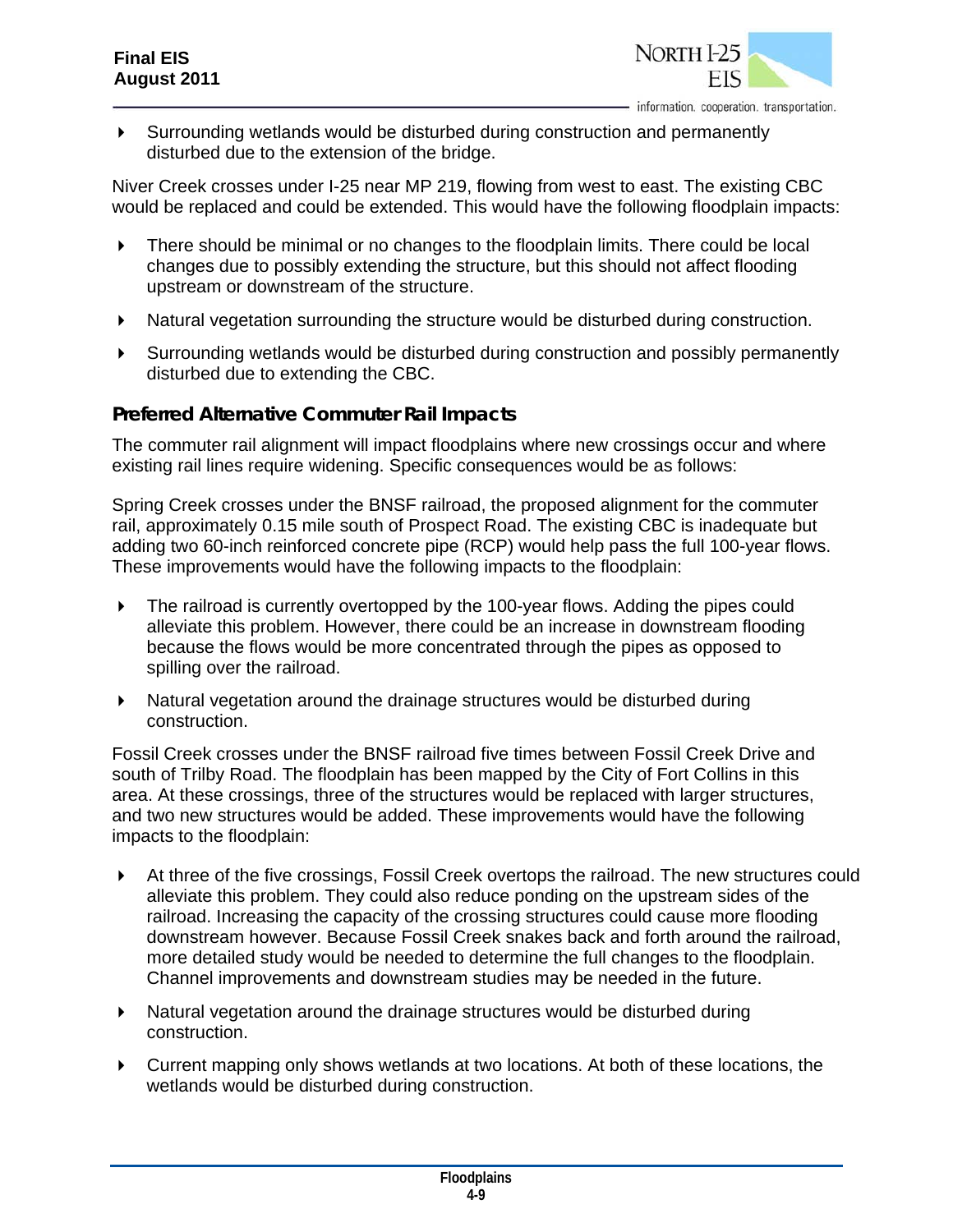

Dry Creek crosses under the BNSF railroad near the Loveland Plaza Mobile Home Park. The existing CBC is inadequate. This could be solved by adding several 96-inch RCP or replacing the CBC with a larger structure. These improvements would have the following impacts to the floodplain:

- A larger structure or the added pipes could decrease ponding upstream of the railroad, but could increase the chance of flooding downstream of the railroad.
- Natural vegetation around the drainage structures would be disturbed during construction.
- Surrounding wetlands would be disturbed during construction.

The Big Thompson River crosses under the BNSF railroad approximately one-third of a mile south of West 1st Street. The existing bridge is not overtopped and would be extended in kind. This would have the following impacts to the floodplain:

- There should be minimal or no changes to the floodplain limits. There may be local changes due to extending the existing bridge, but this should not affect flooding upstream or downstream of the structure.
- Natural vegetation around the drainage structure would be disturbed during construction.
- Surrounding wetlands would be disturbed during construction and could possibly be destroyed due to the bridge extension.

The Little Thompson River crosses under the BNSF railroad approximately 1/3 of a mile south of County Road 6c. The existing bridge is not overtopped and would be extended in kind. This would have the following impacts to the floodplain:

- **There should be minimal or no changes to the floodplain limits. There could be local** changes due to extending the existing bridge, but this should not affect flooding upstream or downstream of the structure.
- Natural vegetation around the drainage structure would be disturbed during construction.
- Surrounding wetlands would be disturbed during construction and could possibly be destroyed due to the bridge extension.

Spring Gulch crosses under the BNSF railroad just south of 17th Avenue. The new commuter rail would cross Spring Gulch again along SH 119. The existing pipe at the railroad is inadequate. A bridge is needed to pass the 100-year flows. At the new crossing, a bridge is proposed as well. These improvements would have the following impacts to the floodplain:

- A larger structure at the railroad crossing and an adequately sized structure at the new commuter rail crossing should maintain or improve the floodplains at these locations. There could be a chance of increase flooding between these two bridges in Longmont, but this area is only mapped to a zone "X" level of detail currently.
- Natural vegetation around the drainage structures would be disturbed during construction.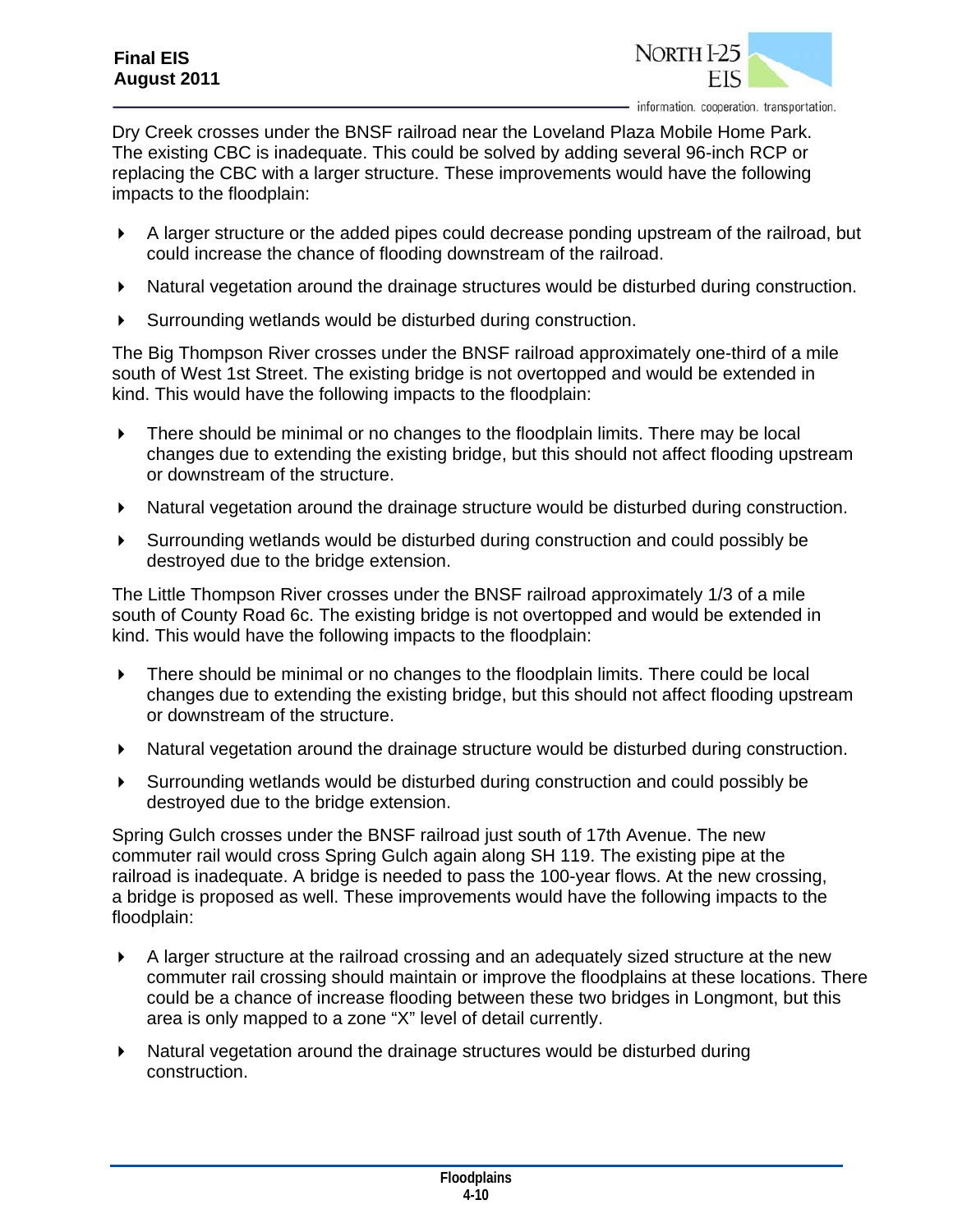

The St. Vrain Creek would cross under the proposed commuter rail approximately 1.5 miles west of I-25 along SH 119. The proposed bridge would be very wide because of the wide, shallow floodplain in this area. This improvement would have the following impacts to the floodplain:

The proposed bridge is designed to prevent overtopping of the proposed commuter rail, but the proximity to the SH 119 bridge, which is inadequate, could cause the flows to back up. The floodplain is so wide in this area that the proposed bridge would probably not make it worse.

- Natural vegetation around the drainage structures would be disturbed during construction.
- Surrounding wetlands would be disturbed during construction and destroyed due to the new bridge.

Idaho Creek would cross under the proposed commuter rail approximately 0.66 mile west of I-25 along SH 119. A wide bridge is proposed for this crossing as well, because the St. Vrain floodplain encompasses Idaho Creek. This improvement would have the following impacts to the floodplain:

- Adding a bridge at the commuter rail crossing at the St. Vrain Creek floodplain and at Idaho Creek could change the floodplain upstream of SH 119. The current wide shallow floodplain may split into two flows that join together again downstream of SH 119. More detailed study would be needed in the future to determine the full extent of the changes to the floodplain. There would probably not be an increase in the flooding downstream of the proposed commuter rail due to the new bridges.
- Natural vegetation around the drainage structures would be disturbed during construction.

Little Dry Creek would cross under the proposed commuter rail approximately 0.15 mile south of Weld County Road 8 and 0.8 mile east of I-25. A new bridge is proposed at this crossing. This would have the following impacts to the floodplain:

- **There should be minimal or no changes to the floodplain limits. There could be local** changes due to the new structure, but this should not affect flooding upstream or downstream of the structure.
- Natural vegetation around the drainage structures would be disturbed during construction.
- Surrounding wetlands would be disturbed during construction and permanently disturbed due to the new bridge.

Big Dry Creek crosses under the Union Pacific (UP) Railway approximately 0.5 mile north of SH 7 and 2.33 miles east of I-25. The current bridge is not overtopped and it is recommended that this structure be extended in-kind. This would have the following impacts to the floodplain:

**Fig. 2** There should be minimal or no changes to the floodplain limits. There may be local changes due to extending the existing structure, but this should not affect flooding upstream or downstream of the structure.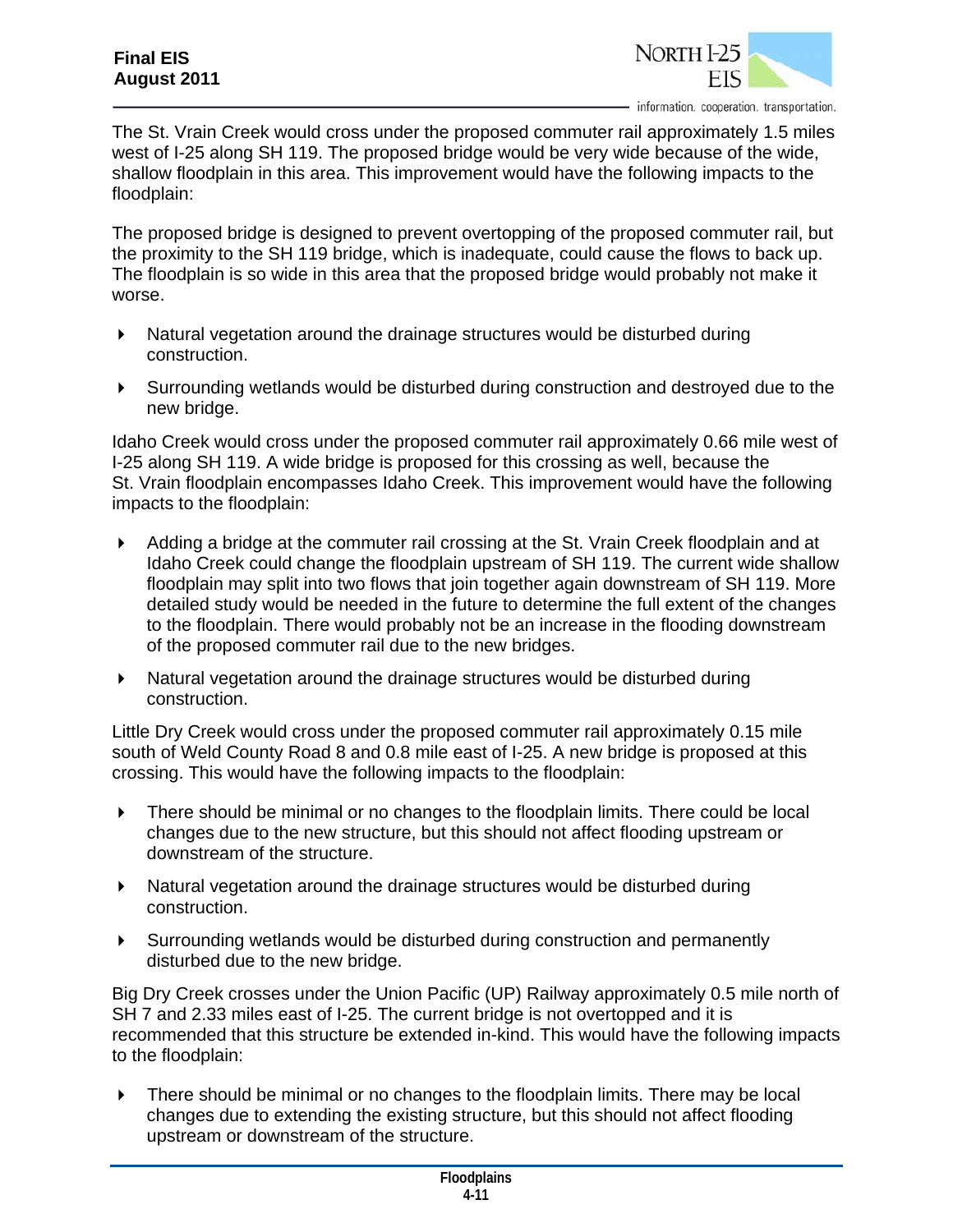

- Natural vegetation around the drainage structures would be disturbed during construction.
- Surrounding wetlands would be disturbed during construction and permanently disturbed due to the new bridge.

Second Creek has floodplains with designation zone "A" at the intersection of US 85 and East 136th Avenue. This is a location of a proposed queue jump for the commuter bus. Tapers and a shoulder would be added to northbound US 85 turn and to eastbound 136th. This would have the following impacts to the floodplain:

- The additional pavement could increase flows and cause some local changes to the floodplain limits.
- Vegetation will be disturbed and destroyed during construction.

First Creek has floodplains with designation zone "A" at the intersection of US 85 and East 104th Avenue. This is a location of a proposed queue jump for the commuter bus. Tapers and a shoulder would be added to southbound US 85 and to westbound 104th. This would have the following impacts to the floodplain:

- The additional pavement could increase flows and cause some local changes to the floodplain limits.
- Vegetation will be disturbed and destroyed during construction.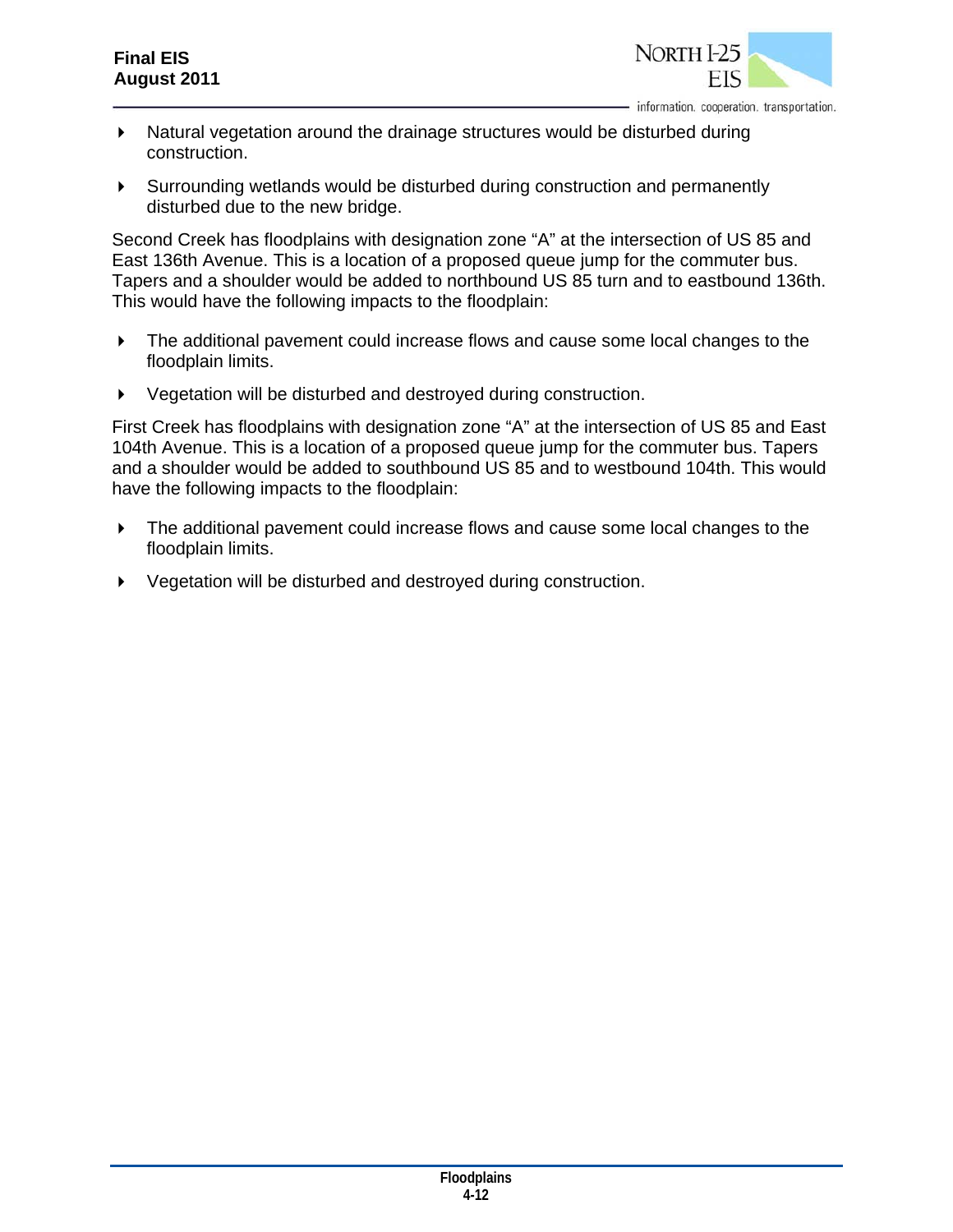

## **5.0 MITIGATION MEASURES**

This section summarizes the mitigation measures that have been incorporated into the Preferred Alternative.

# **5.1 Surface Water Quality**

A combination of mitigation measures should be implemented in the Preferred Alternative's project area to reduce the impacts to water resources and include permanent structural, non-structural and temporary construction BMPs.

### Permanent Structural BMPs

Mitigation for Permanent Structural BMPs remains unchanged to the mitigation described in the *Water Quality and Floodplains Technical Report* (FHU, 2008). **Table 5-1** describes the sizing criteria used to preliminarily size structural BMPs for the Preferred Alternative, Package A, and Package B. **Figure 5-1** presents the areas of water quality BMPs incorporated into the Preferred Alternative in each watershed.

The performance criteria for the water quality ponds within the project area are consistent with CDOT's current MS4 design criteria identified in the New Development and Redevelopment Program (CDOT, 2004a). The removal efficiencies for these types of BMPs (e.g., extended detention basin) are 50 percent to 70 percent TSS, 10 percent to 20 percent (total phosphorus), and 30 percent to 60 percent (total zinc) (CDOT, 2004a). CDOT will coordinate with other MS4 entities to ensure compliance with each individual MS4 permit, specifically with Construction and Development/New Development programs. This coordination will include design specifics, as well as maintenance responsibilities and potential cost sharing opportunities. Additionally, structural BMPs should be reevaluated for appropriateness during final design to incorporate new treatment technologies, design criteria, and/or current MS4 permit requirements.

As described in **Section 2.0**, copper generated by vehicles using the Preferred Alternative may be an issue in the Big Thompson watershed. CDOT's New Development and Redevelopment Program does not specify removal efficiencies of copper for structural BMPs. However, structural ponds have been shown to lower dissolved copper concentrations (Strecker, 2004).

The locations of the water quality ponds have been identified throughout the project area for the Preferred Alternative. The placement is based on existing and future MS4 areas, locations of sensitive surface waters or irrigation canals and physical design constraints. Other water quality BMPs, such as underground water quality features, for areas within the project where ponds In areas where ponds are not feasible. Further details of the rating system can be found in the *Water Quality and Floodplains Technical Report, (FHU, 2008)*.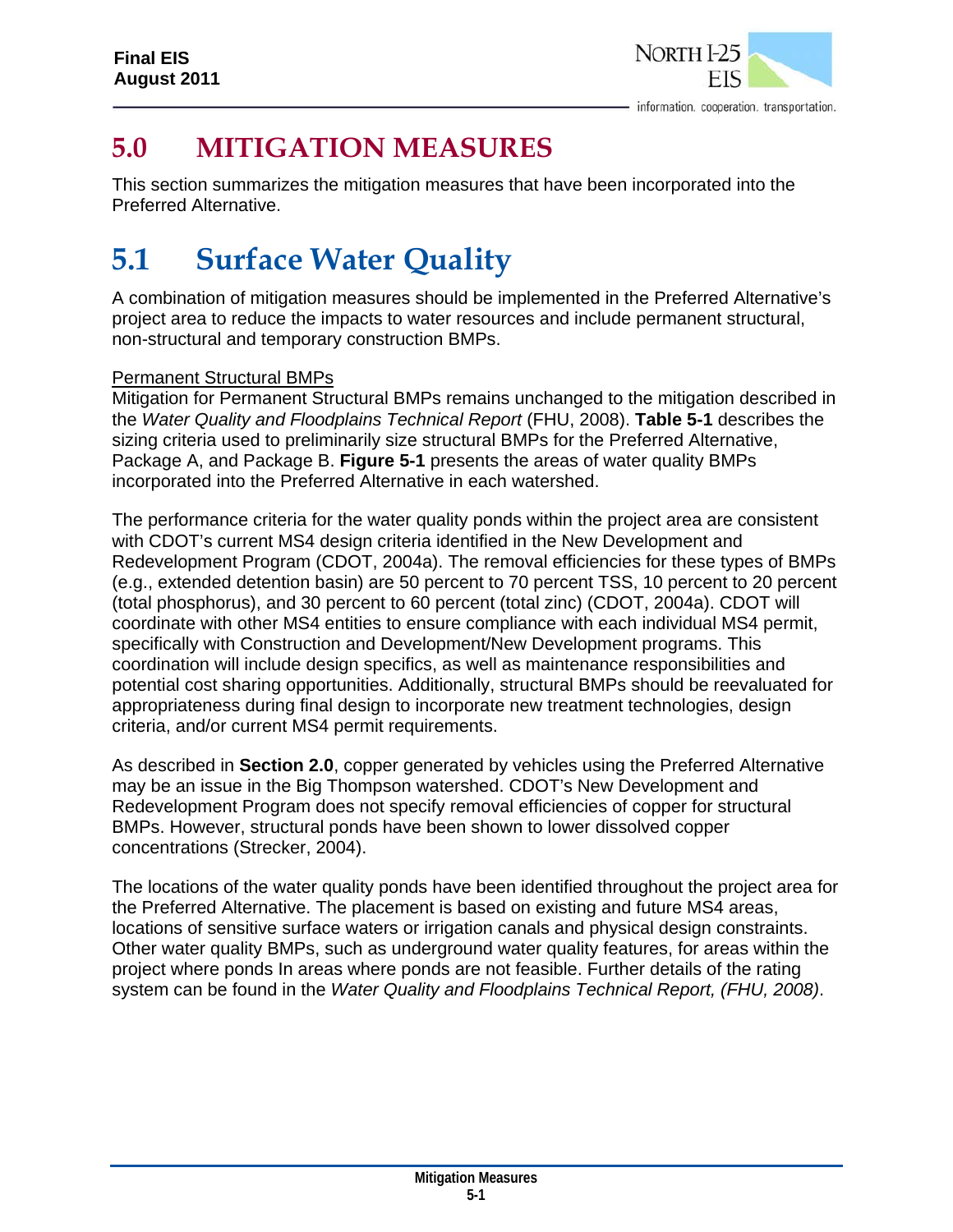NORTH I-25 **EIS** 

| 1 aple 5-1<br>Structural BMP sizing Criteria |                                                                                                                                                                                                                                |  |  |  |  |
|----------------------------------------------|--------------------------------------------------------------------------------------------------------------------------------------------------------------------------------------------------------------------------------|--|--|--|--|
|                                              | Locations: MS4 areas and parking lots for<br>commuter rail stations, bus rapid transit (BRT) and<br>carpool lots                                                                                                               |  |  |  |  |
|                                              | Roadway basins were delineated from high point to<br>high point as identified from the roadway profile.                                                                                                                        |  |  |  |  |
| <b>Water Quality Capture Volume (WQCV)</b>   | The WQCV was determined by assuming $\frac{1}{2}$ an<br>inch depth of water over the paved area of the<br>interstate or parking lots. This depth of water<br>corresponds to approximately a 2-year storm event.                |  |  |  |  |
|                                              | Typical sections were used to determine paved<br>area of I-25.                                                                                                                                                                 |  |  |  |  |
|                                              | To determine the area required for the water quality<br>ponds, the WQCV was divided by an assumed<br>average pond depth of two feet to 4.5 feet<br>depending on the volume needed.                                             |  |  |  |  |
|                                              | Pond lengths were assumed in 50-foot increments<br>generally starting at the minimum of 100 ft and not<br>exceeding 500 feet.                                                                                                  |  |  |  |  |
| <b>Pond Sizing for I-25</b>                  | Pond widths were kept at 50 feet unless smaller<br>dimensions were needed due to limited ROW.                                                                                                                                  |  |  |  |  |
|                                              | A minimum length to width ratio of 2:1 was<br>maintained as is recommended by the UDFCD.                                                                                                                                       |  |  |  |  |
|                                              | A buffer of 20 feet was added to the length and<br>width dimensions to account for access and<br>maintenance roads.                                                                                                            |  |  |  |  |
|                                              | To determine the area required for the water quality<br>ponds the WQCV was divided by an assumed<br>average pond depth of two feet. This was based on<br>a water quality pond having varying depths from<br>zero to four feet. |  |  |  |  |
| <b>Pond Sizing for Parking Lots</b>          | Pond dimensions were assumed in 10-foot<br>increments.                                                                                                                                                                         |  |  |  |  |
|                                              | A minimum length to width ratio of 2:1 was<br>maintained as is recommended by the UDFCD.                                                                                                                                       |  |  |  |  |
|                                              | A buffer of 20 feet was added to the length and<br>width dimensions to account for access and<br>maintenance roads                                                                                                             |  |  |  |  |
|                                              | Water quality ponds were placed in all MS4 areas<br>as well as areas that drained to sensitive waters<br>like the St. Vrain River and Little Thompson River.                                                                   |  |  |  |  |
| <b>Pond Placement</b>                        | Water quality ponds were placed in the infield areas<br>of interchanges, upstream of outfalls to main<br>drainages, and low spots where practical.                                                                             |  |  |  |  |
|                                              | Water quality ponds were also placed outside of<br>known floodplains except where it was impractical<br>to do so.                                                                                                              |  |  |  |  |

## **Table 5-1 Structural BMP sizing Criteria**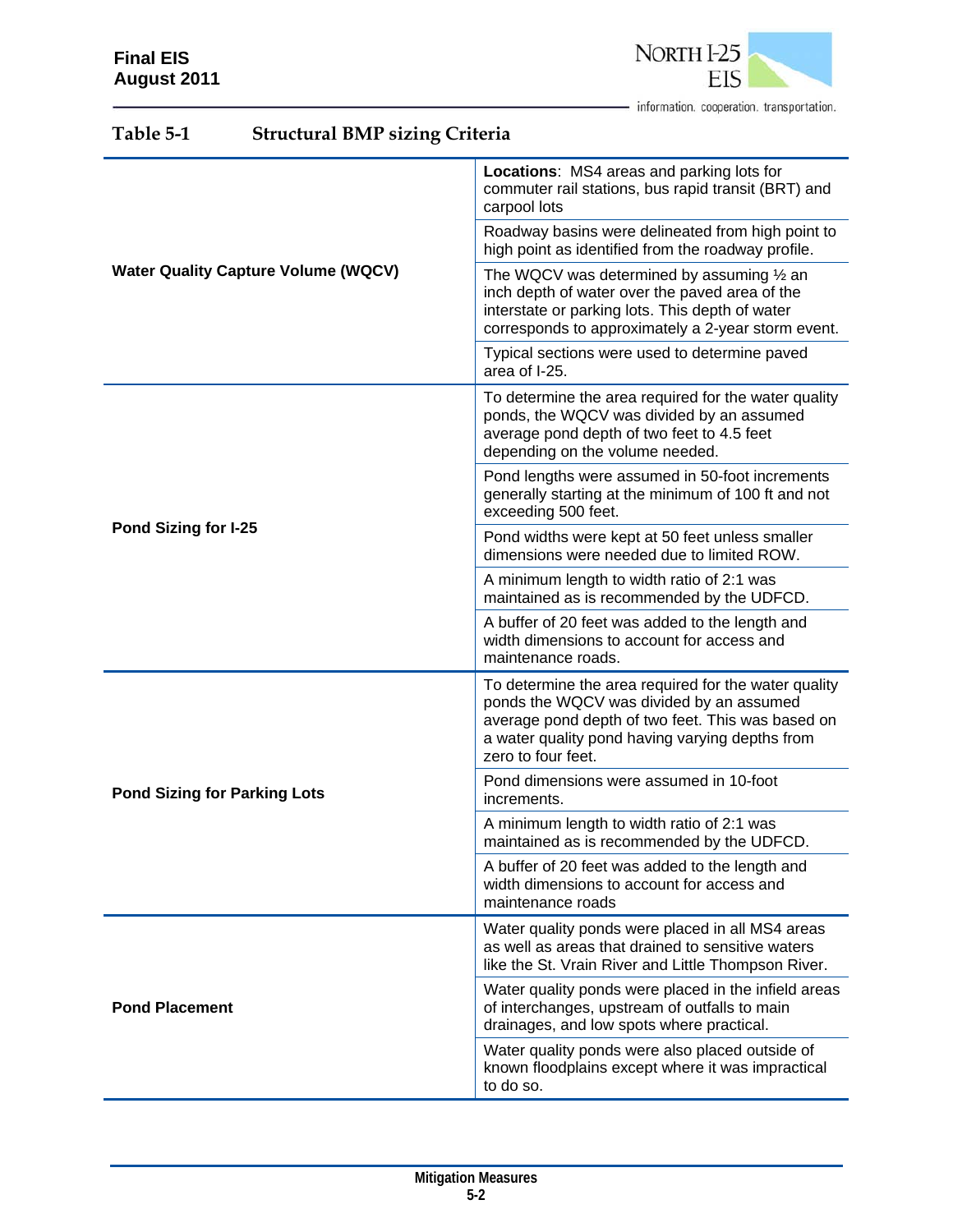



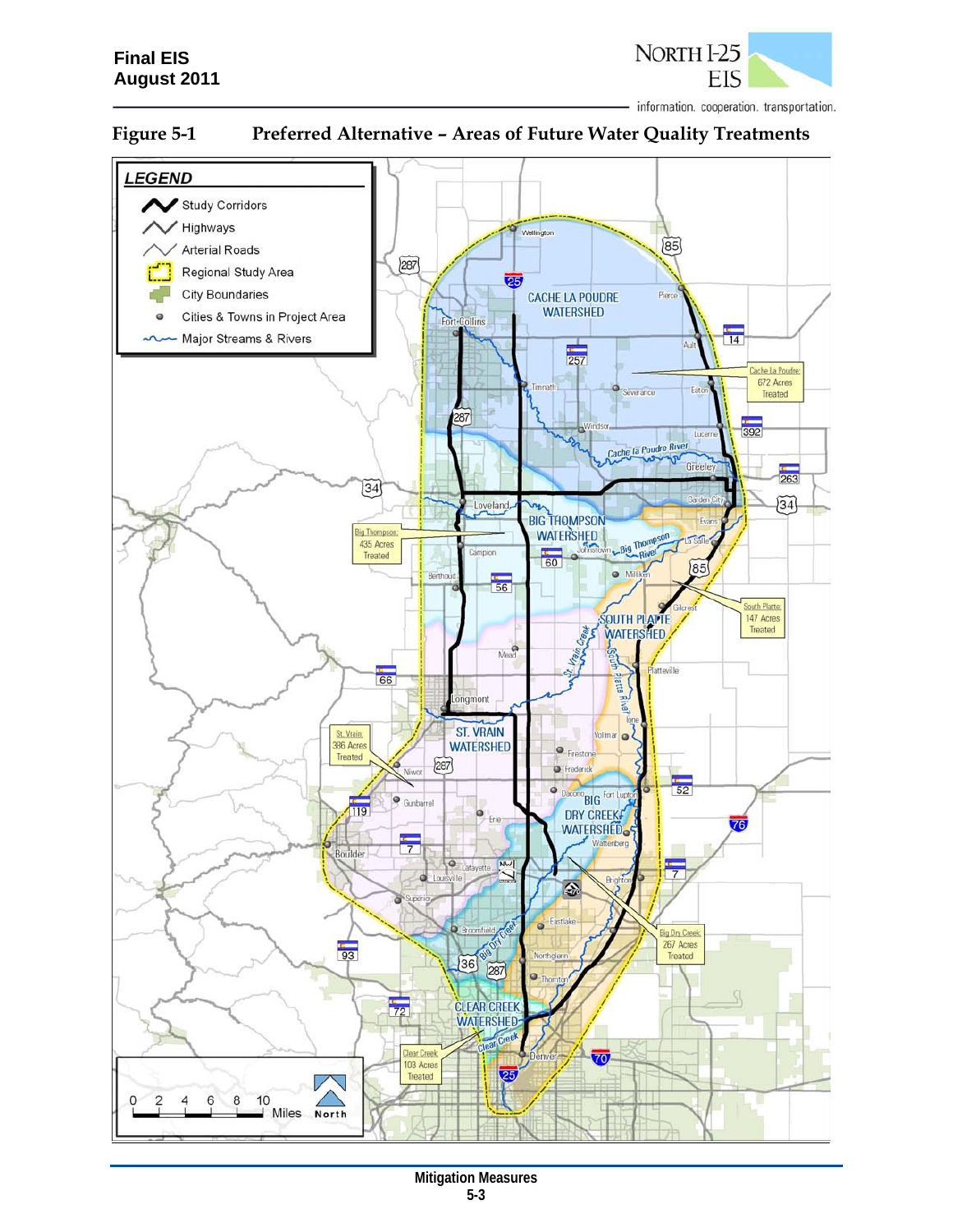

#### Non-Structural BMPs

Mitigation for non-structural BMPs remains unchanged to the mitigation described in the *Water Quality and Floodplains Technical Report, October 2008.* 

#### Temporary Construction BMPs

Mitigation for Temporary Construction BMPs remains unchanged to the mitigation described in the *Water Quality and Floodplains Technical Report, October 2008.* 

# **5.2 Groundwater Quality**

As with any roadway construction, the status of groundwater well use will have to be determined prior to construction activities to identify if active wells are present. Active wells in the final right-of-way would need to be relocated and all wells would need to be plugged, sealed, and abandoned. Mitigation for groundwater remains unchanged to the mitigation described in the *Water Quality and Floodplains Technical Report, October 2008.* 

An additional regulatory guidance on when obtaining a dewatering permit is not necessary was released by CDPHE between the Draft EIS and the Final EIS. If the groundwater the discharge is in accordance with the CDPHE Water Quality Policy-27, Low-Risk Discharges—September 2009, then a dewatering permit is not required.

# **5.3 Floodplains**

#### *Preferred Alternative I-25 Mitigation Measures*

Boxelder Creek floodplains east of I-25 would be impacted. The following measures would be taken to mitigate floodplain impacts to the extent practicable:

- ▶ The flows released downstream of I-25 would not be more than the present 100-year flows. Downstream capacity should be designed for the present 100-year flow conditions, in accordance with local, state, and federal regulations.
- **Erosion control measures would be used during construction.**
- Disturbed land would be seeded and re-vegetated after construction.
- If wetlands are disturbed, the mitigation approach described in **Section 3.8** *Wetlands* in the EIS would be followed.

Boxelder Creek floodplains at I-25 would be impacted. The following measures would be taken to mitigate floodplain impacts to the extent practicable:

- **Erosion control measures would be used during construction.**
- Disturbed land would be seeded and re-vegetated after construction.

The Cache la Poudre River floodplains at I-25 would be impacted. The following measures would be taken to mitigate floodplain impacts to the extent practicable:

- Erosion control measures would be used during construction
- Disturbed land would be seeded and re-vegetated after construction.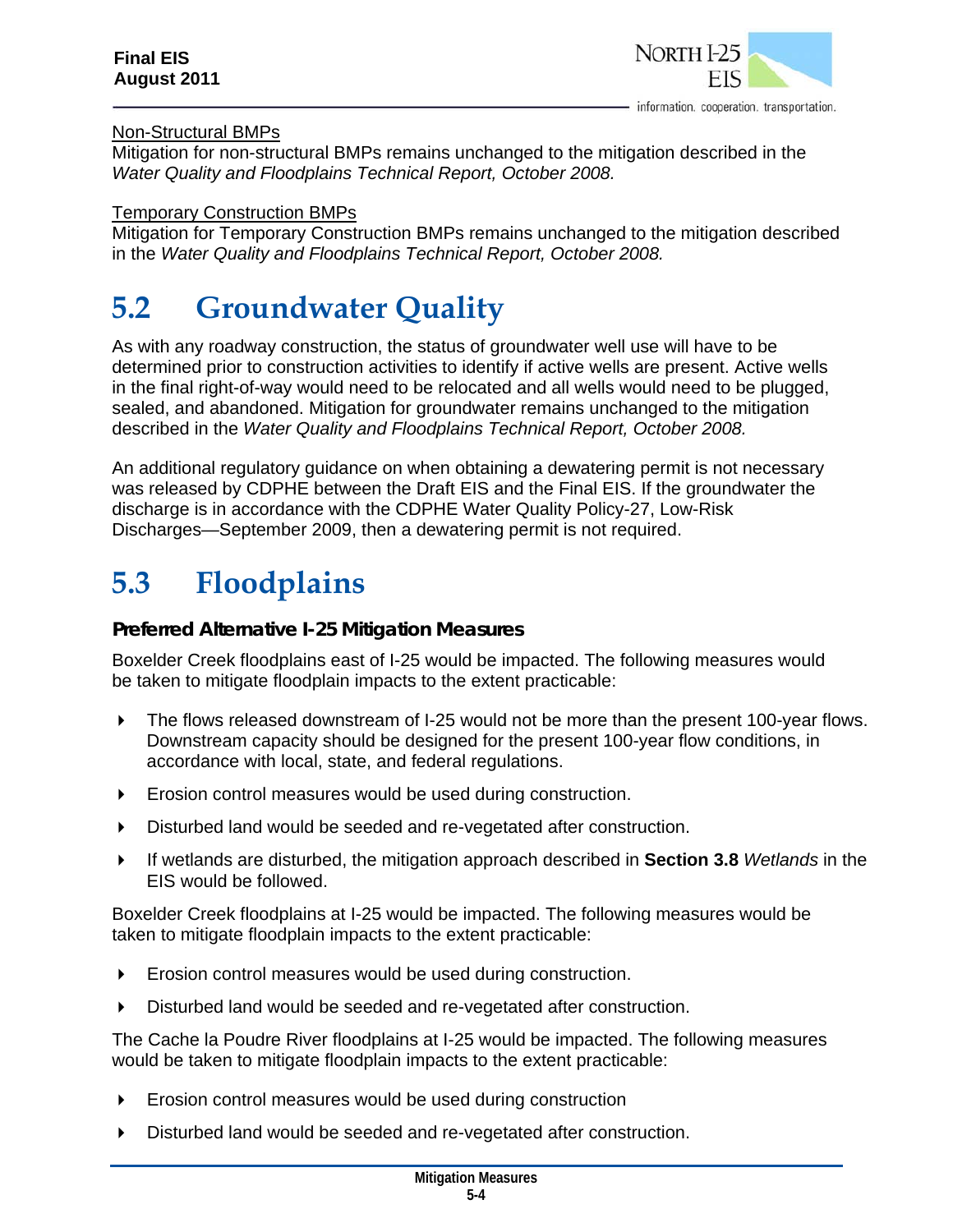

- Wetland mitigation would be conducted in accordance with the mitigation approach described in **Section 3.8** *Wetlands* in the EIS*.*
- CDOT and the local agencies acknowledge that a comprehensive basin hydraulic model reanalysis and appropriate map revisions would be necessary to determine the appropriate sizing of various hydraulic structures throughout this complicated split flow reach of the Cache la Poudre River at the I-25 crossing. Consequently, an appropriate mitigation measure would be consideration for a comprehensive hydraulic model analysis to support the associated map revisions and appropriate sizing of hydraulic structures across I-25 with implementation of the preferred alternative.

The Cache la Poudre River split flow floodplains at I-25 would be impacted. The following measures would be taken to mitigate floodplain impacts to the extent practicable:

- The flows downstream of I-25 would not be more than the present condition 100-year split flows. Downstream capacity should be designed for the present flow conditions, in accordance with local, state, and federal regulations.
- Erosion control measures would be used during construction.
- Disturbed land would be seeded and re-vegetated after construction.
- If wetlands are disturbed, the mitigation approach described in **Section 3.8** *Wetlands* in the EIS would be followed.
- CDOT and the local agencies acknowledge that a comprehensive basin hydraulic model reanalysis and appropriate map revisions would be necessary to determine the appropriate sizing of various hydraulic structures throughout this complicated split flow reach of the Cache la Poudre River at the I-25 crossing. An appropriate mitigation measure is a comprehensive hydraulic model analysis to support the associated map revisions and appropriate sizing of hydraulic structures across I-25 with implementation of the Preferred Alternative.

The Big Thompson River floodplains would be impacted at I-25.The following measures would be taken to mitigate floodplain impacts to the extent practicable:

- **E** Frosion control measures would be used during construction
- Disturbed land would be seeded and re-vegetated after construction.
- Wetland mitigation would be conducted in accordance with the mitigation approach described in **Section 3.8** *Wetlands* in the EIS*.*

The Little Thompson River floodplains would be impacted at I-25. The following measures would be taken to mitigate floodplain impacts to the extent practicable:

- **Example 2** Erosion control measures would be used during construction
- Disturbed land would be seeded and re-vegetated after construction.
- Wetland mitigation would follow the approach described in **Section 3.8** *Wetlands* in the EIS.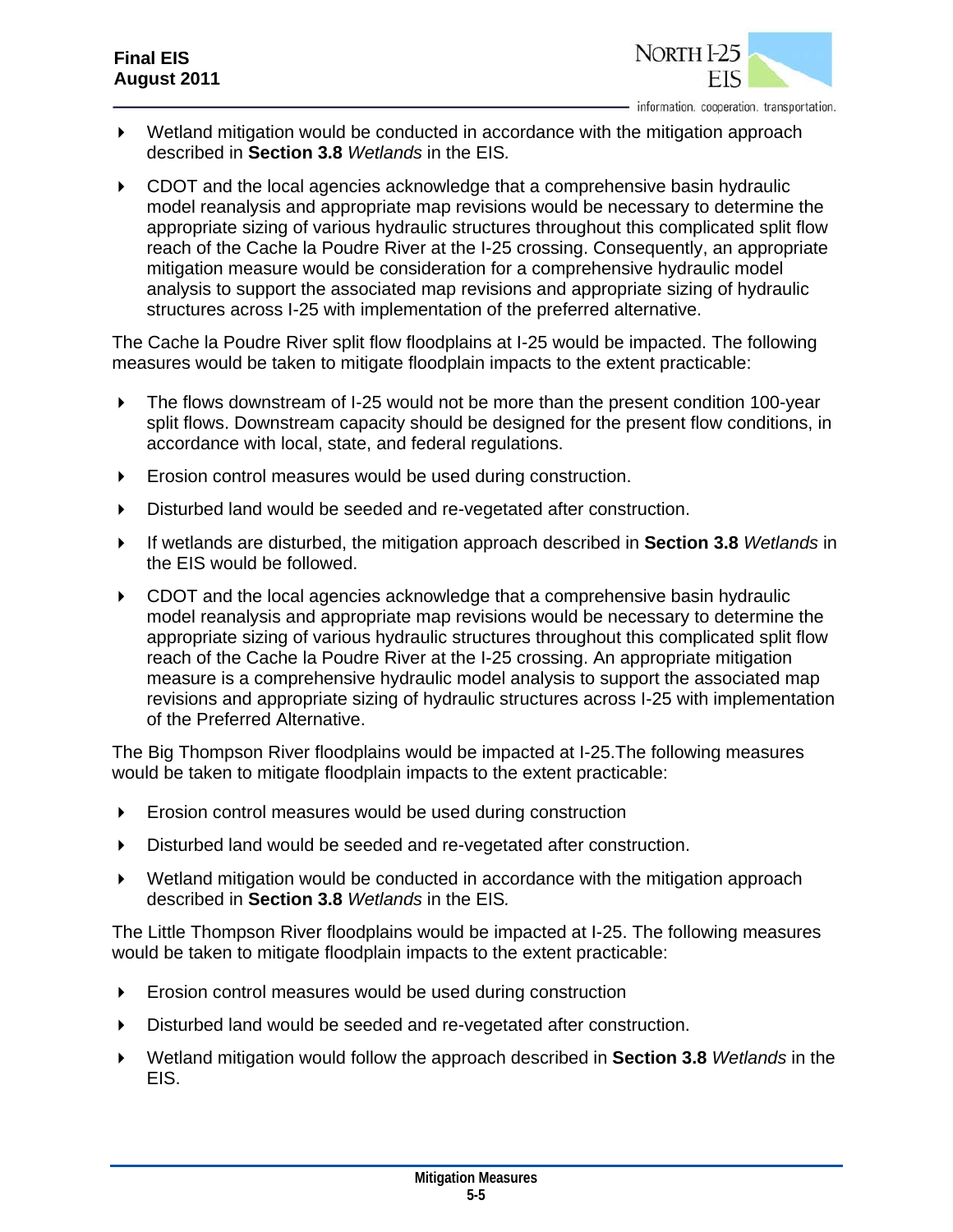

North Creek floodplains would be impacted at I-25. The following measures would be taken to mitigate floodplain impacts to the extent practicable:

- **Example 2** Erosion control measures would be used during construction
- Disturbed land would be seeded and re-vegetated after construction.
- Wetland mitigation would follow the approach described in **Section 3.8** *Wetlands* in the EIS.

The St. Vrain Creek floodplains would be impacted at I-25. The following measures would be taken to mitigate floodplain impacts to the extent practicable:

- **Example 2** Erosion control measures would be used during construction.
- Disturbed land would be seeded and re-vegetated after construction.
- Wetland mitigation would follow the approach described in **Section 3.8** *Wetlands* in the EIS*.*

The South Fork of Preble Creek floodplains would be impacted at I-25. The following measures would be taken to mitigate floodplain impacts to the extent practicable:

- The flows released downstream of I-25 would not be more than the present 100-year flows. Downstream capacity should be designed for the present 100-year flow conditions, in accordance with local, state, and federal regulations.
- **Example 20** Erosion control measures would be used during construction.
- Disturbed land would be seeded and re-vegetated after construction.

Mustang Run floodplains would be impacted at I-25. The following measures would be taken to mitigate floodplain impacts to the extent practicable:

- **Example 2** Erosion control measures would be used during construction.
- Disturbed land would be seeded and re-vegetated after construction.
- $\blacktriangleright$  If wetlands are disturbed, wetland mitigation would follow the approach described in **Section 3.8** *Wetlands* in the EIS*.*

Shay Ditch floodplains would be impacted at I-25. The following measures would be taken to mitigate floodplain impacts to the extent practicable:

- The flows released downstream of I-25 would not be more than the present 100-year flows. Downstream capacity should be designed for the present 100-year flow conditions, in accordance with local, state, and federal regulations.
- Erosion control measures would be used during construction.
- Disturbed land would be seeded and re-vegetated after construction.
- $\blacktriangleright$  If wetlands are disturbed, wetland mitigation would follow the approach described in **Section 3.8** *Wetlands* in the EIS*.*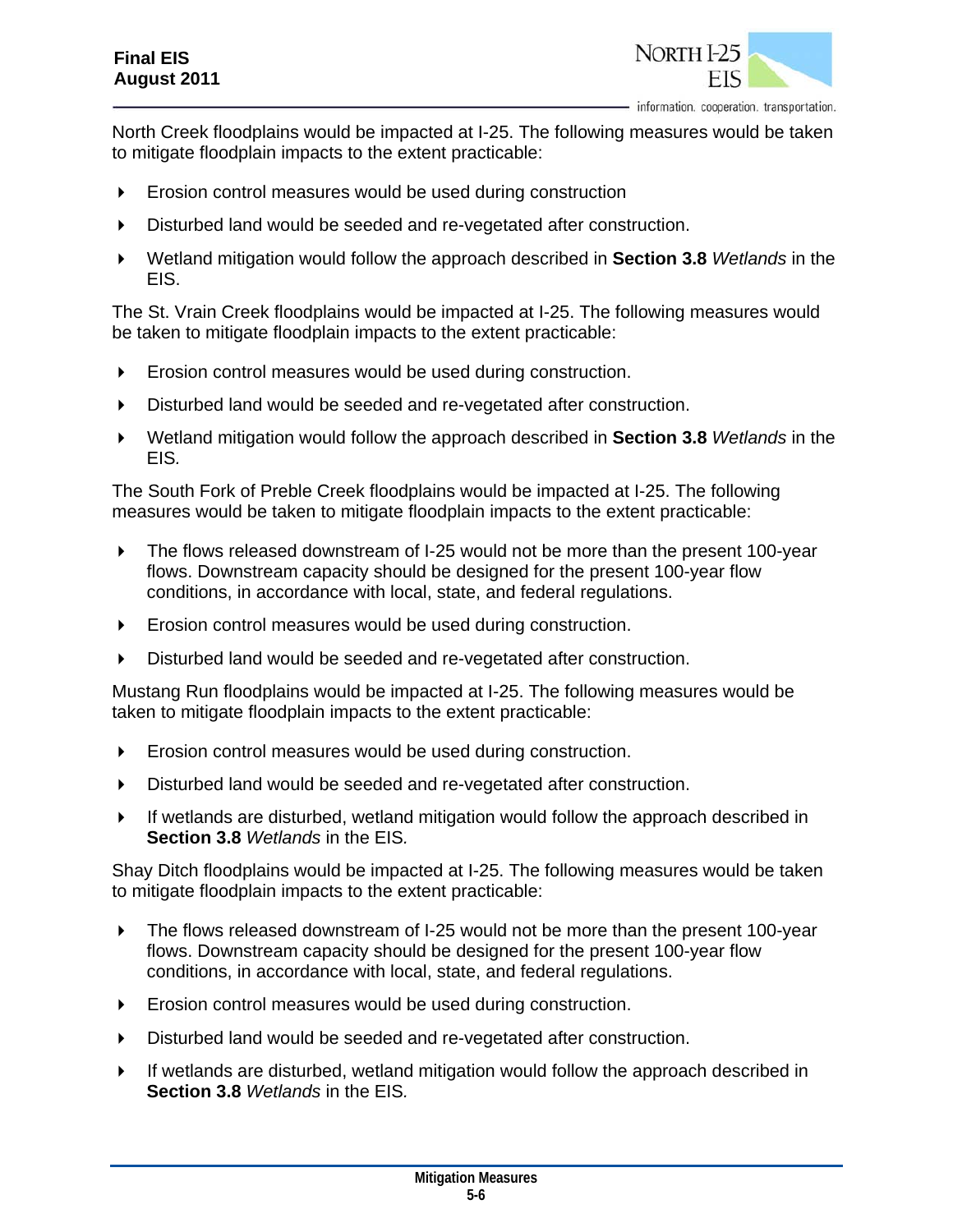

Big Dry Creek floodplains would be impacted at I-25. The following measures would be taken to mitigate floodplain impacts to the extent practicable:

Erosion control measures would be used during construction.

- Disturbed land would be seeded and re-vegetated after construction.
- Wetland mitigation would follow the approach described in **Section 3.8** *Wetlands* in the EIS*.*

Niver Creek floodplains would be impacted at I-25. The following measures would be taken to mitigate floodplain impacts to the extent practicable:

- **Example 2** Erosion control measures would be used during construction.
- Disturbed land would be seeded and re-vegetated after construction.

Wetland mitigation would follow the approach described in **Section 3.8** *Wetlands* in the EIS

#### *Preferred Alternative Commuter Rail Impacts*

Spring Creek floodplains would be impacted at the commuter rail corridor. The following measures would be taken to mitigate floodplain impacts to the extent practicable:

- The flows released downstream of the railroad would not be more than the present 100-year flows. Downstream capacity should be designed for the present 100-year flow conditions, in accordance with local, state, and federal regulations.
- **Erosion control measures would be used during construction.**
- Disturbed land would be seeded and re-vegetated after construction.

Fossil Creek floodplains would be impacted at the commuter rail corridor. The following measures would be taken to mitigate floodplain impacts to the extent practicable:

- ▶ The flows in this area would remain at the present 100-year flows. Downstream capacity should be designed for the present 100-year flows, in accordance with local, state, and federal regulations.
- **E** Frosion control measures would be used during construction.
- Disturbed land would be seeded and re-vegetated after construction.
- Wetland mitigation would follow the approach described in **Section 3.8** *Wetlands* in the EIS*.*

Dry Creek floodplains would be impacted at the commuter rail corridor. The following measures would be taken to mitigate floodplain impacts to the extent practicable:

- ▶ The flows in this area would remain at the present 100-year flows. Downstream capacity should be designed for the present 100-year flows, in accordance with local, state, and federal regulations
- **E** rosion control measures would be used during construction.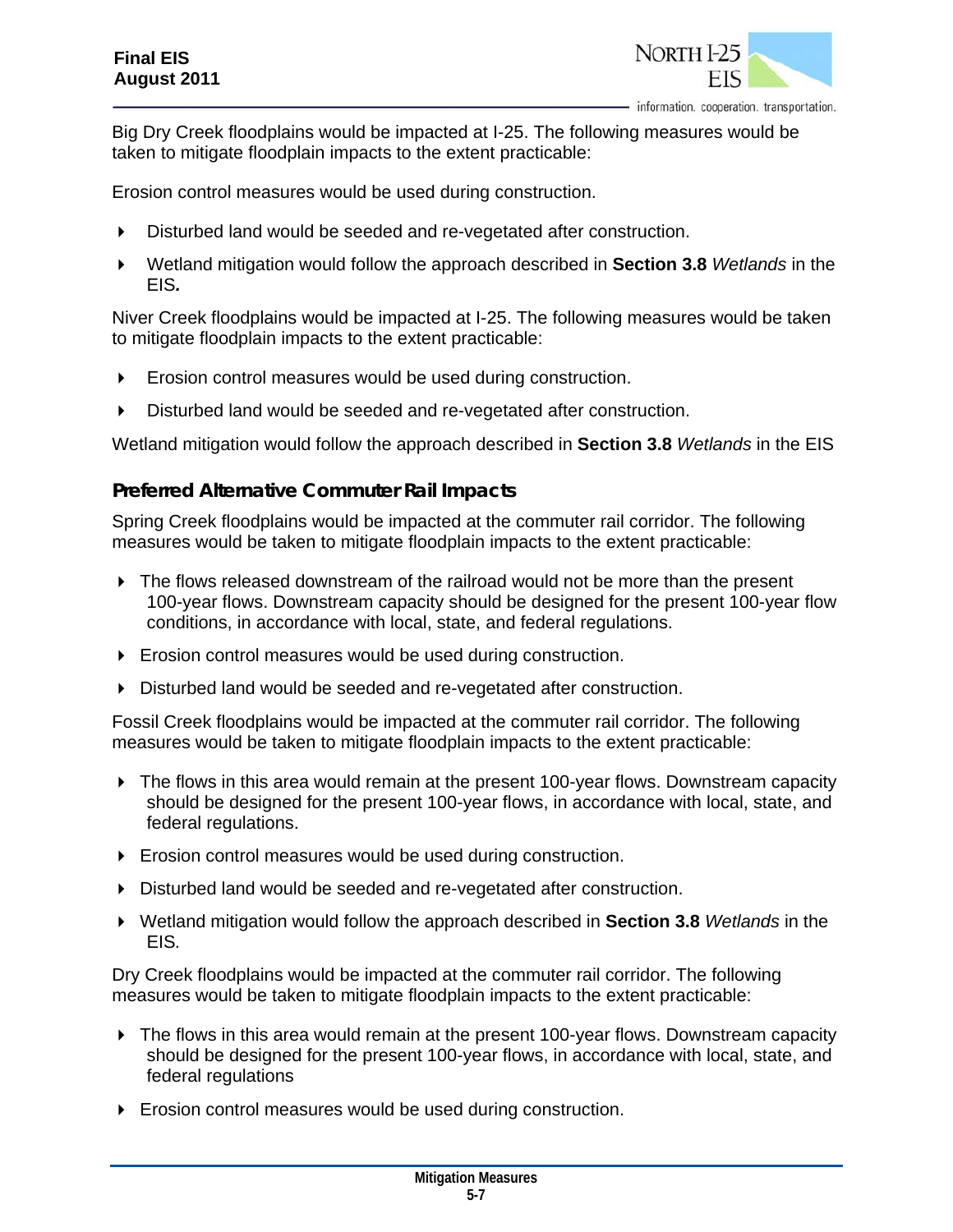

- Disturbed land would be seeded and re-vegetated after construction.
- Wetland mitigation would follow the approach described in **Section 3.8** *Wetlands* in the EIS*.*

The Big Thompson River floodplains would be impacted at the commuter rail corridor. The following measures would be taken to mitigate floodplain impacts to the extent practicable:

- Erosion control measures would be used during construction.
- Disturbed land would be seeded and re-vegetated after construction.
- Wetland mitigation would follow the approach described in **Section 3.8** *Wetlands* in the EIS*.*

The Little Thompson River floodplains would be impacted at the commuter rail corridor. The following measures would be taken to mitigate floodplain impacts to the extent practicable:

- **Erosion control measures would be used during construction.**
- Disturbed land would be seeded and re-vegetated after construction.
- Wetland mitigation would follow the approach described in **Section 3.8** *Wetlands* in the EIS*.*

Spring Gulch floodplains would be impacted at the commuter rail corridor. The following measures would be taken to mitigate floodplain impacts to the extent practicable:

- The flows in this area would remain at the present 100-year flows. Downstream capacity should be designed for the present 100-year flows, in accordance with local, state, and federal regulations. Detailed study in the future would be needed between the two bridges to determine actual impacts.
- **Erosion control measures would be used during construction.**
- Disturbed land would be seeded and re-vegetated after construction.

The St. Vrain Creek floodplains would be impacted at the commuter rail corridor. The following measures would be taken to mitigate floodplain impacts to the extent practicable:

- Erosion control measures would be used during construction.
- Disturbed land would be seeded and re-vegetated after construction.
- Wetland mitigation would follow the approach described in the **Section 3.8** *Wetlands* in the EIS*.*

Idaho Creek floodplains would be impacted at the commuter rail corridor. The following measures would be taken to mitigate floodplain impacts to the extent practicable:

- Erosion control measures would be used during construction.
- Disturbed land would be seeded and re-vegetated after construction.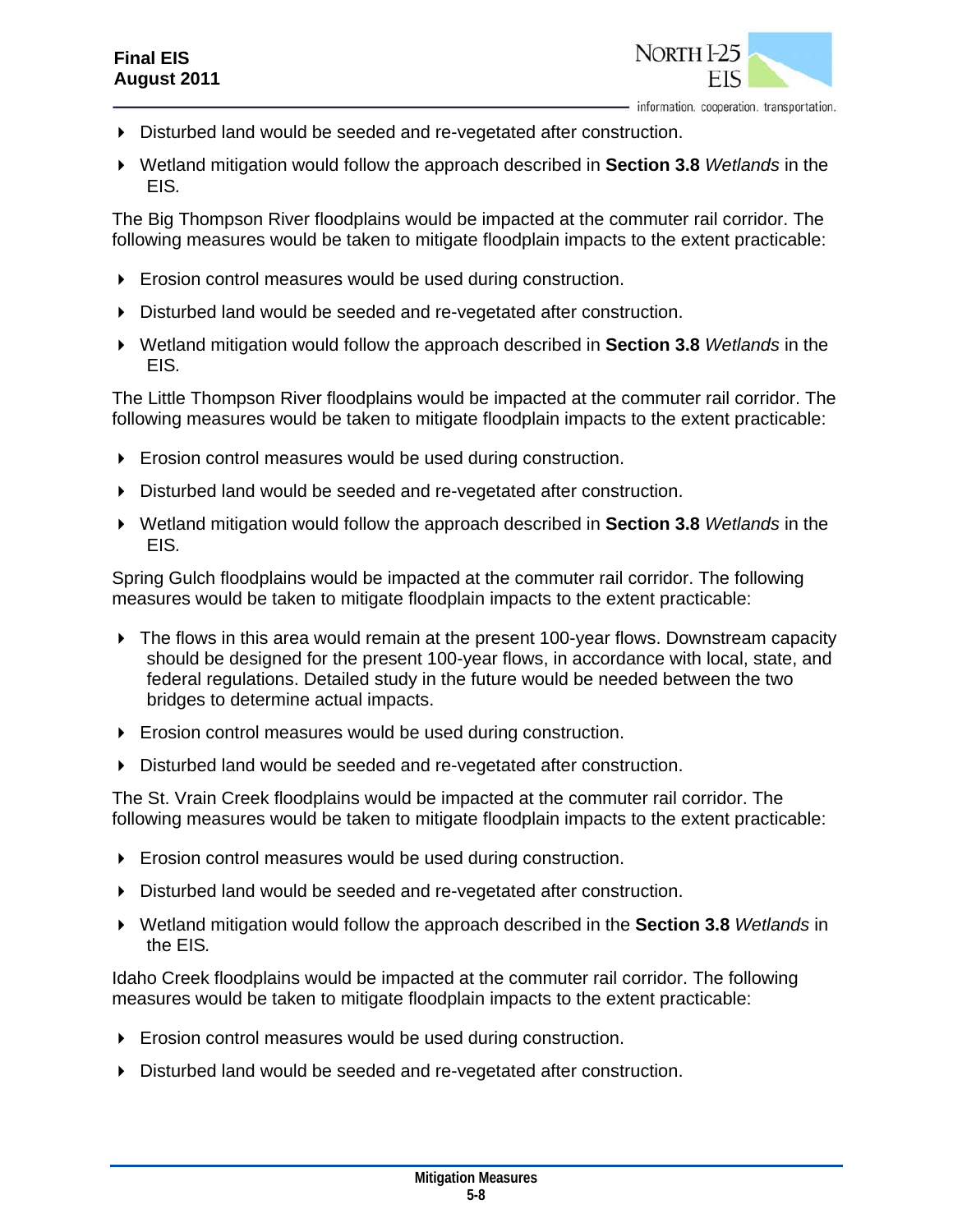

Little Dry Creek floodplains would be impacted at the commuter rail corridor. The following measures would be taken to mitigate floodplain impacts to the extent practicable:

- **Erosion control measures would be used during construction.**
- Disturbed land would be seeded and re-vegetated after construction.
- Wetland mitigation would follow the approach described in **Section 3.8** *Wetlands* in the EIS*.*

Big Dry Creek floodplains would be impacted at the commuter rail corridor. The following measures would be taken to mitigate floodplain impacts to the extent practicable:

- **Erosion control measures would be used during construction.**
- Disturbed land would be seeded and re-vegetated after construction.
- Wetland mitigation would follow the approach described in **Section 3.8** *Wetlands* in the EIS*.*

Second Creek floodplains would be impacted at a commuter bus queue jump. The following measures would be taken to mitigate floodplain impacts to the extent practicable:

- **Erosion control measures would be used during construction.**
- Disturbed land would be seeded and re-vegetated after construction.

First Creek floodplains would be impacted at a commuter bus queue jump. The following measures would be taken to mitigate floodplain impacts to the extent practicable:

- **Erosion control measures would be used during construction.**
- Disturbed land would be seeded and re-vegetated after construction.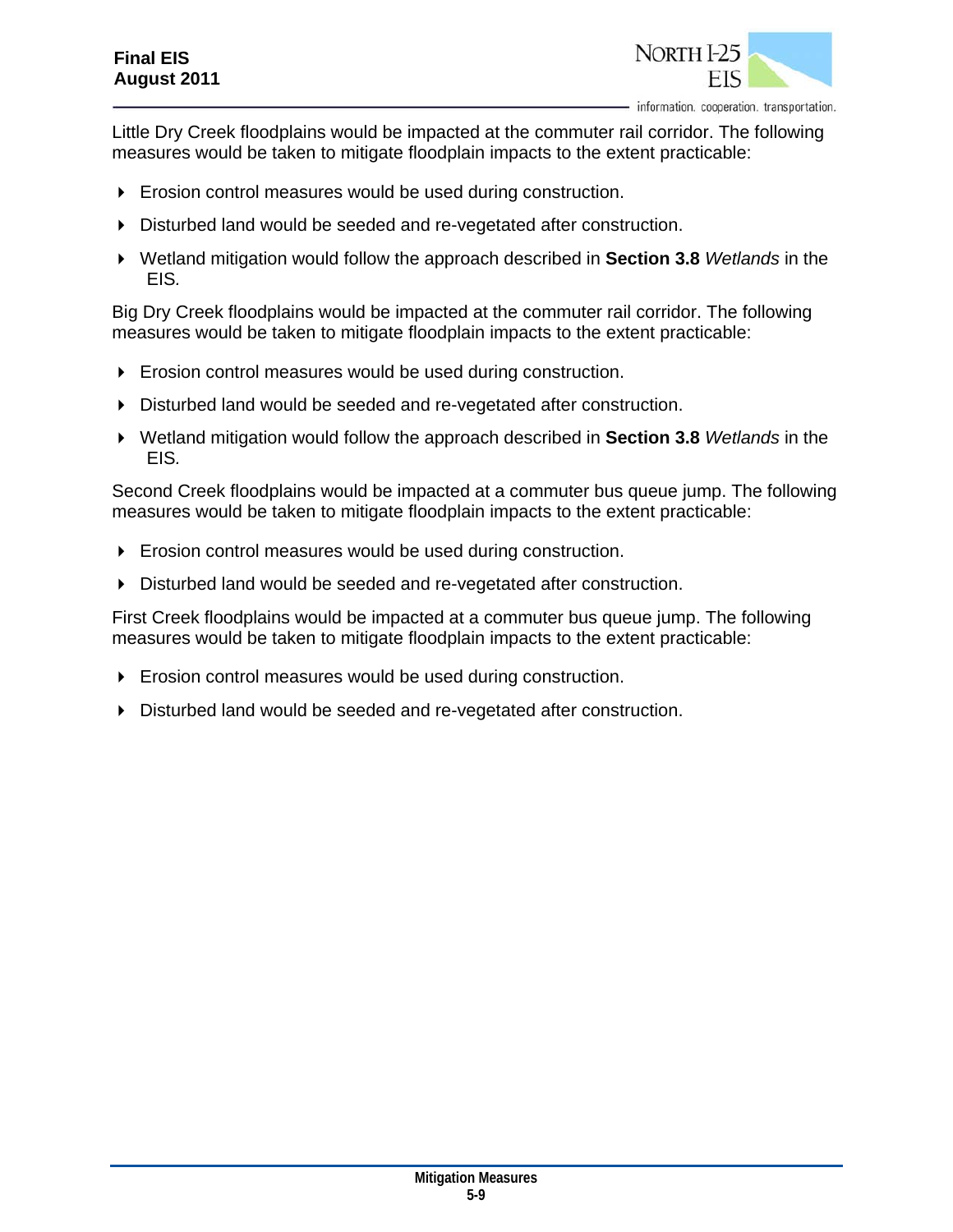

## **THIS PAGE LEFT BLANK INTENTIONALLY.**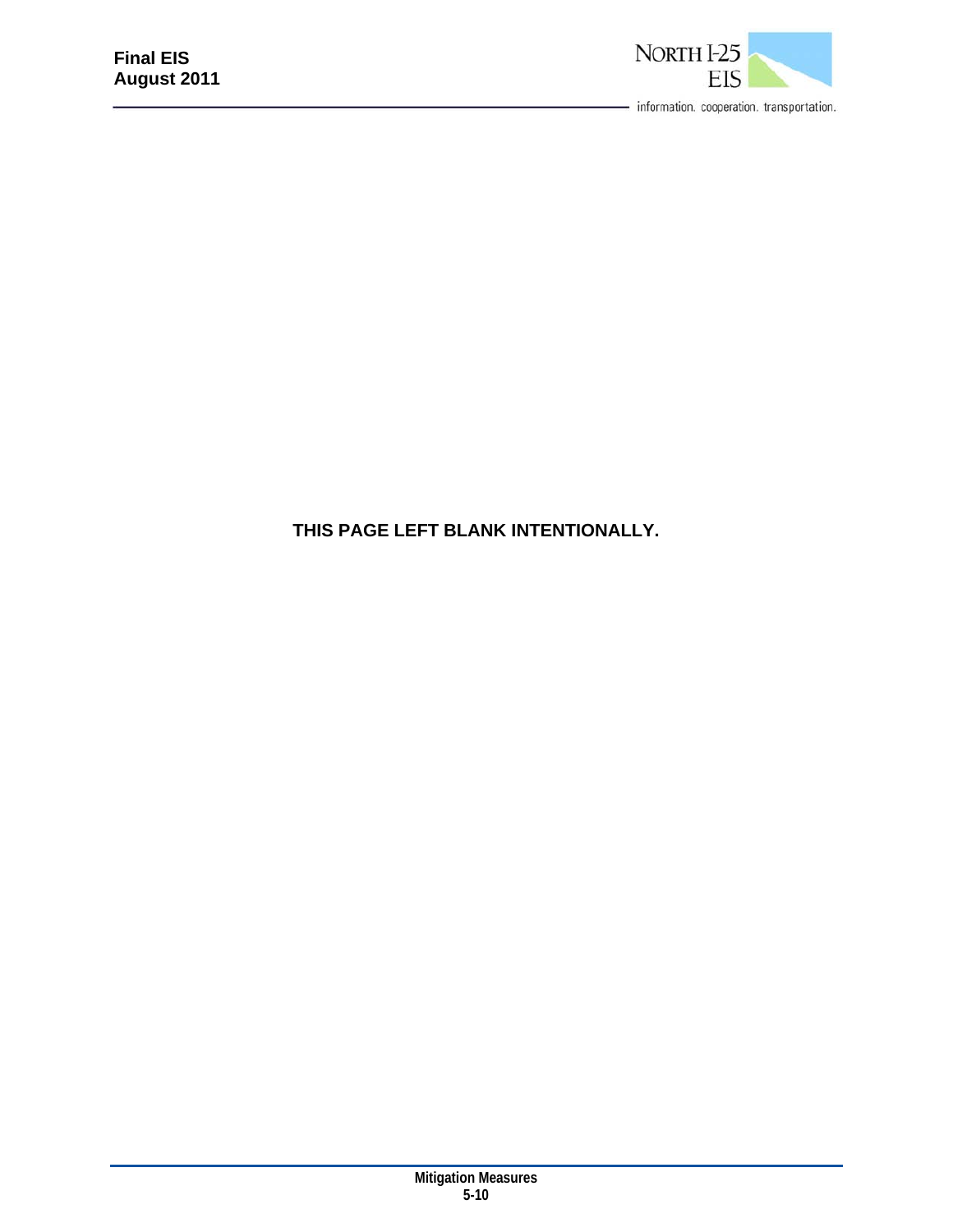

## **6.0 REFERENCES**

All references in this addendum refer to the citations as they appear in the *Water Quality and Floodplains Technical Report, October 2008*. This section only presents references that were not previously included in the Technical Report.

- Colorado Department of Public Health and Environment (CDPHE). 2010. Regulation 93 Colorado's Section 303(d) List of Impaired Waters and Monitoring and Evaluation List. Effective April 30.
- Strecker, Eric, Marcus Quigley, Ben Urbonas and Jonathan Jones, 2004. The Water Report Water Rights, Water Quality and Water Solutions in the West. Issue #6. August.
- Urban Drainage and Flood Control District. 2010. Urban Storm Drainage Criteria Manual November.
- Wright Water Engineers (WWE). 2007. Outfall Systems Planning Update of Big Dry Creek Northern Tributaries Conceptual Preliminary Design Report. March.